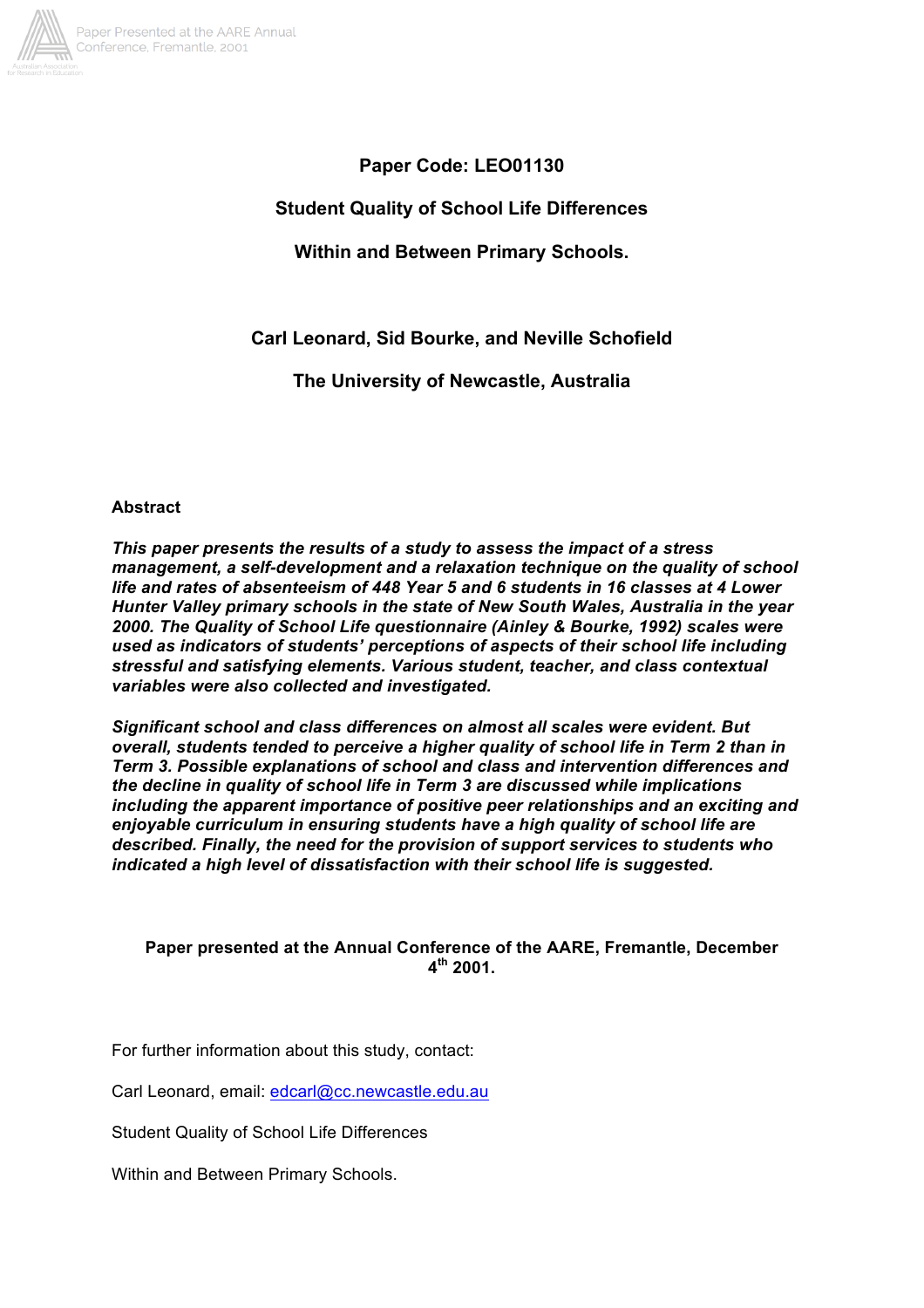

### INTRODUCTION

#### **Overview and Background**

This paper reports the second stage of a two-stage study concerned with intervention techniques that teachers can use in attempting to improve student quality of school life and reduce student absence. Stage 1 of the study identified and developed and trialed three promising intervention strategies, and this paper reports on the use of these strategies by teachers in a small number of normal upper primary classrooms.

Traditionally, research regarding student quality of school life, satisfaction, and the cause and effect of student and teacher stress in our schools has examined these concepts as separate phenomena. More recent research, however, has begun to address the interactive dynamics of affective aspects of classrooms (see for example, Schofield & Bourke, 1997; Leonard, 1998; Leonard *et al*, 2000, 2001a, 2001b).

What is readily apparent from these recent studies is that, with students and teachers sharing the same environment, many of their life experiences and potential stresses are also shared. For the welfare of their students, teachers need to be aware of these interactions and to be proactive in developing an appropriate school environment for their students, perhaps through the use of appropriate stress management and relaxation techniques.

#### **Rationale for the Study**

This study is based on the concept that for primary school children, the school environment they share with teachers resembles an actual workplace. Such an assumption is feasible in that students spend a similar number of hours each day at school as are spent at work by many members of the work force, they undertake mental and physical tasks of similar duration and intensity to many workers, their output is monitored by superiors and, as with many workplaces, they have a regimented daily routine.

Whilst childhood is often perceived as a happy time, some authors have argued that the years spent by children in educational environments could be a time of considerable stress, as success or failure in this environment was a major determinant of future occupational status (Anderson & Steinle, 1978; Medeiros *et al*, 1983, Schofield & Bourke, 1997). Thus, it is possible to assume that those work, social, and environmental stresses which operate in the workplace may also operate within a school context.

A consequence of teachers not addressing the stressors impacting on their students can be deduced from other research which has propounded the hypothesis that negative stress leads to illness (Fineman, 1995; Hargreaves, 1998; Troman, 2000), often linked to immunosuppression which results in an individual being susceptible to viral disease (Newberry *et al*, 1991; Totman, 1988), leading in some cases to a pattern of absenteeism (Donaldson, 1993; Galloway *et al*, 1984; Shellenbarger, 1998). In all work environments such a pattern of absenteeism is a major financial issue but, in a school setting, there is also the added impact of a possible reduction in the quality of educational outcomes.

The principal concern of this part of the present study was to determine if any or all of three stress management and relaxation strategies were related to student quality of school life and/or to student absenteeism. As a secondary issue, teacher stress, satisfaction and absence were also considered in relation to the three strategies.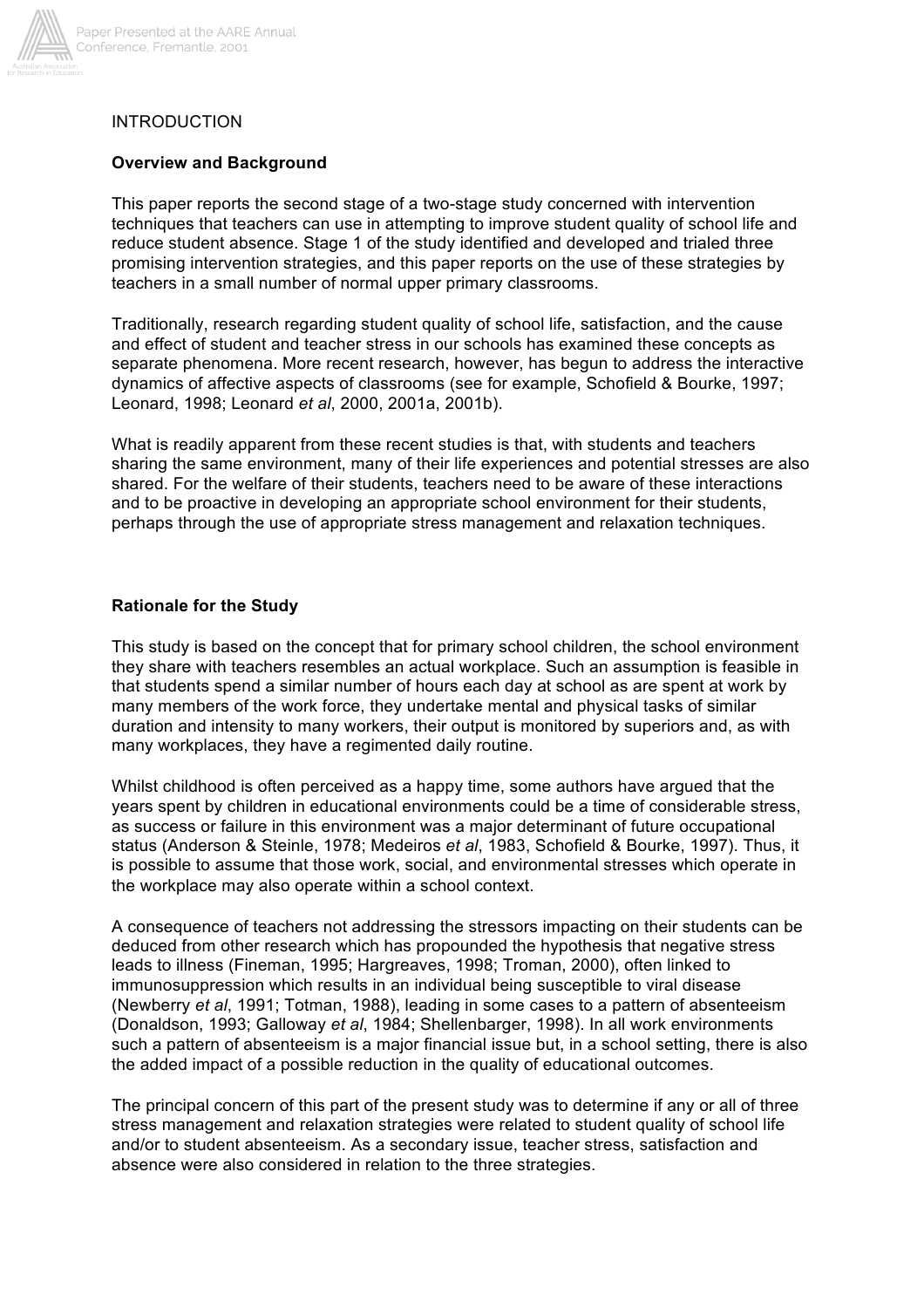

### RESEARCH INSTRUMENTS, SAMPLE AND PROCEDURE

The seven scales of the primary form of the student Quality of School Life (QSL) questionnaire (Ainley & Bourke, 1992) were used as indicators of student satisfaction and stress. This instrument consists of two general and five specific scales, the latter concerned with student perceptions of different aspects of their life at school. The QSL scales were based on four response categories. For all QSL scales except Negative Affect, a score of 4 indicated a favourable response to each aspect of schooling through to a score of 1 indicating an unfavourable response. For the Negative Affect scale, the coding was reversed. The contextual variables gender, school, class and year of schooling were also collected in addition to the number of days absent for each student. Teachers completed two established questionnaires, one a self-report of teacher stress on four scales, the other a self-report of three aspects of teacher satisfaction (Smith and Bourke, 1992). Self-reports of teacher absence were also collected and a brief teacher background questionnaire was administered.

The sample involved in implementing the interventions consisted of 16 classes with a total of 448 students. The classes were selected from Stage Three classes (Years 5 & 6) at four Department of Education and Training Public Schools in the Lower Hunter Valley, New South Wales, Australia. The four schools were chosen to provide a representative sample of schools in the Hunter Region encompassing a broad range of student socio-economic background.

The questionnaires were first completed by this sample of students and their teachers in Term 2 of the four-term school year, prior to any intervention being undertaken. There were three separate interventions implemented subsequently. Of the four classes at each of the four schools involved in the study, one class implemented one of the three interventions, and the fourth class acted as the control group. The three interventions, implemented over a period of ten weeks, were as follows:

1. A sequence of ten lessons aimed at improving students' communication and interaction skills adapted by the researcher from the Dutch program called "Action-Reaction" developed by Freerk Ykema (Woltring & Ykema, 1999). This program (called*Action/Reaction* here) aims to develop students' self-respect, self-confidence, self-control and self-reflection.

2. The use of Progressive Relaxation, Breathing and Imagination as stress reduction techniques (*Progressive Relaxation*). Davis, Eshelman and McKay (1995) identified that these techniques were appropriate for relieving a broad range of stress related symptoms.

3. The strategic use of background / mood music selected by the researcher to promote an appropriate working environment and minimize stress and disruption at transition periods during the day such as before school, after recess and after lunch (*Background Music*).

The student and teacher questionnaires were re-administered in Term 3, at the conclusion of the intervention period.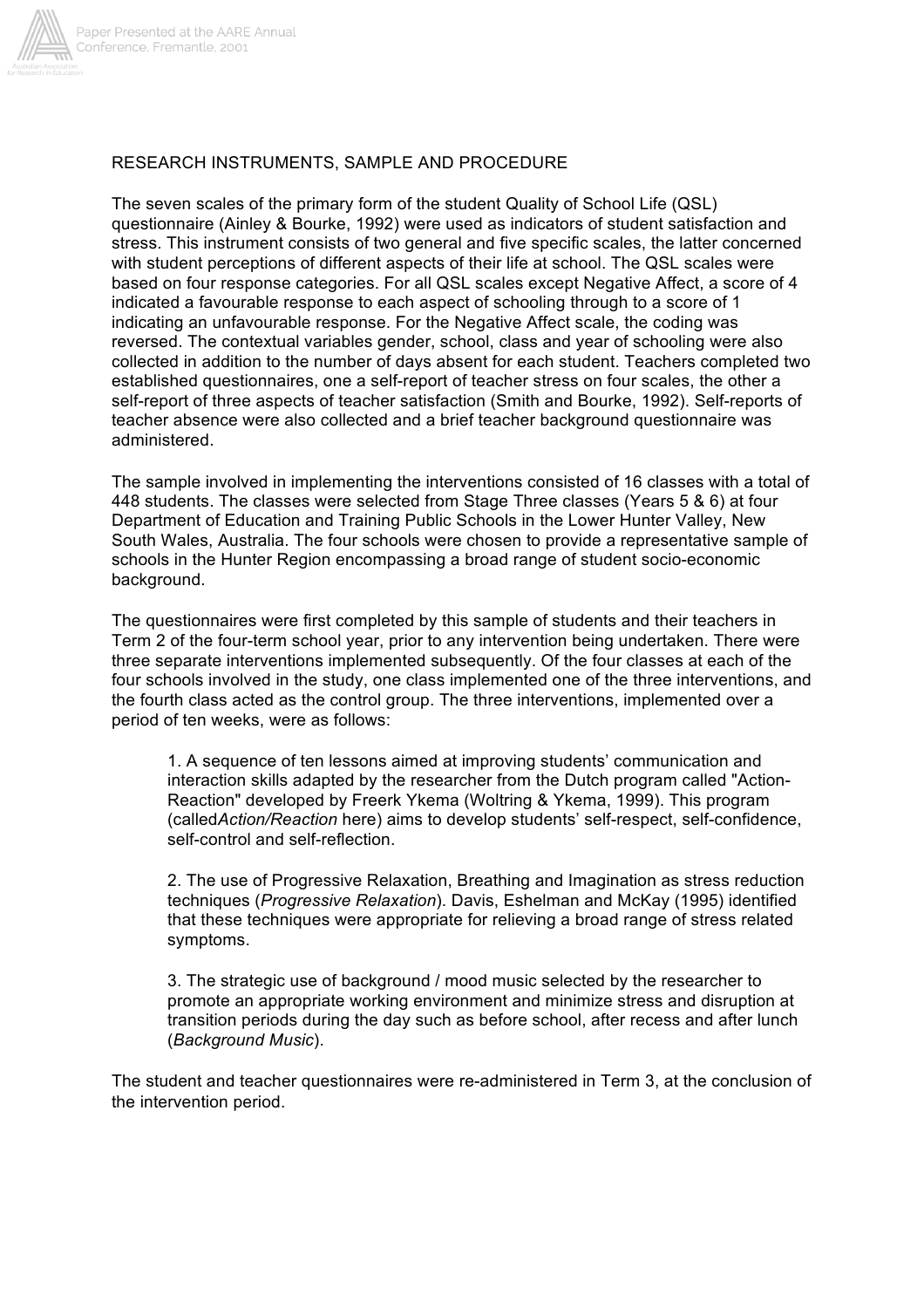

## RESULTS

Results for the QSL scales of the student questionnaire and for student absence are first reported for individual schools and classes then jointly for classes undertaking each of the three interventions and the control classes. The intervention group results on the scales of the teacher questionnaires and teacher absence are then presented.

# **Summary of School and Class Differences**

QSL scale means indicated overall that students were quite satisfied with their quality of school life. All scale means were above the mid-point of the scale (2.5) with the exception of the Negative Affect scale (the reverse scale), the latter indicating a lack of negative perceptions. Correlations between the QSL scales were all significant at the 0.01 significance level, indicating that students who were more satisfied with one aspect of their schooling were also more likely to be satisfied with other aspects of their schooling, as measured by the QSL scales. Students who perceived school as an unhappy and uninviting place, indicated by higher scores on the Negative Affect scale, were more likely to have lower scores on the other QSL scales.

A number of relationships were observed between the student school and/or class and the QSL scales. Students at School 3 indicated a higher level of satisfaction on thirteen of the fourteen QSL measures made when compared to students enrolled at the other three schools. There were significant differences between classes for all QSL scales. General trends indicated that students in Class 3 at School 2 and Class 2 at School 3 tended to perceive a high level of quality of school life while students in Classes 1 and 2 at School 1, and Class 3 at School 4 were generally less happy than students in the other thirteen classes on the majority of scales. Means and standard deviations for the QSL scales and student absence in Terms 2 (pre-intervention) and Term 3 (post-intervention) by School and Class are presented in Table 1 and Table A1 (see Appendix 1) respectively.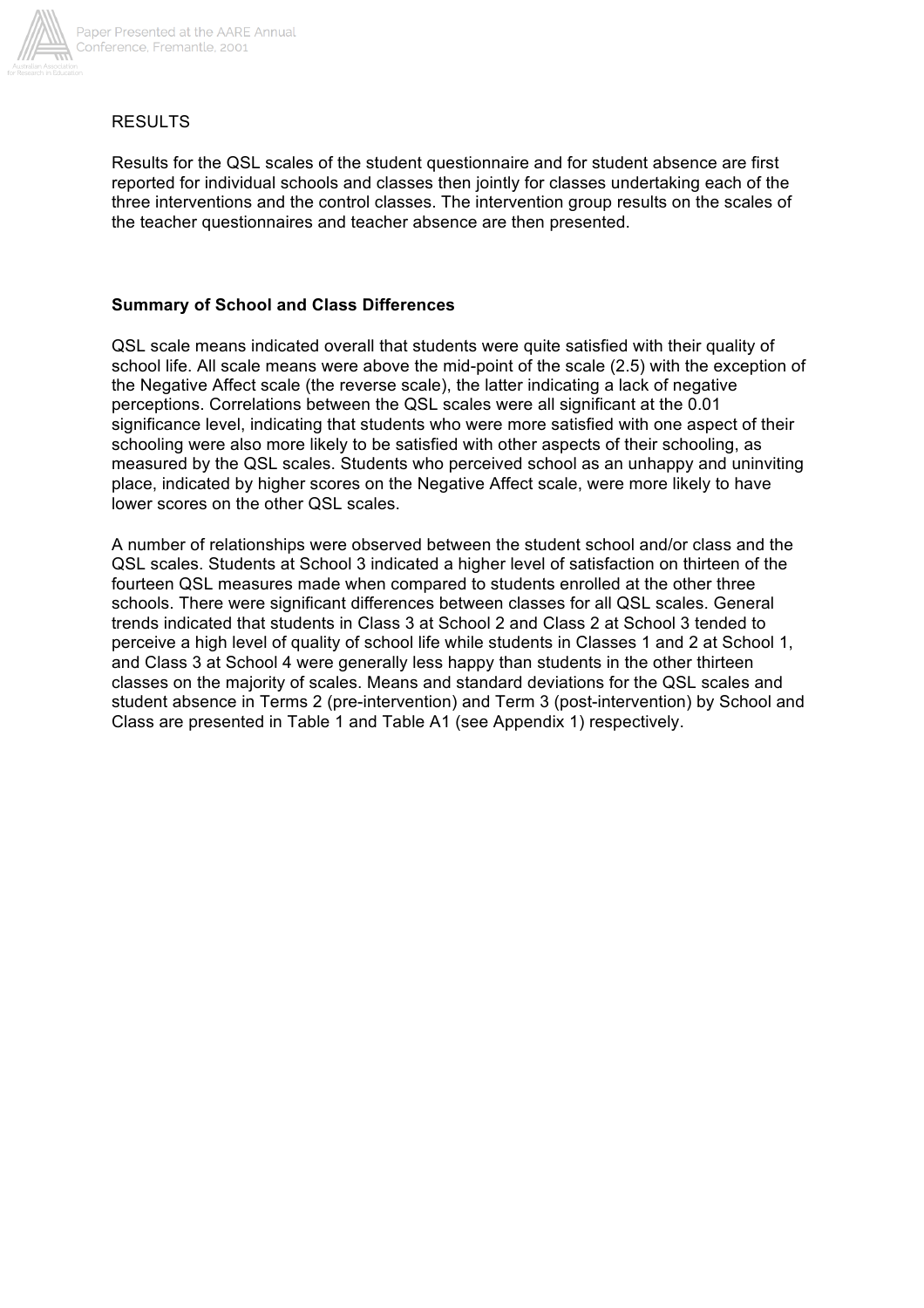

| Table 1. QSL Scale Mean Scores (SD) and Student Absence (%) in Term 2 and Term 3<br>by School |
|-----------------------------------------------------------------------------------------------|
|                                                                                               |

|                                 | SCHOOL         |                   |                               |                |                |  |  |  |  |  |  |  |
|---------------------------------|----------------|-------------------|-------------------------------|----------------|----------------|--|--|--|--|--|--|--|
| STUDENT                         | School l       | School 2          | School 3                      | School 4       | <b>Total</b>   |  |  |  |  |  |  |  |
| SCALES                          | (103)          | 00 121)           | $(0 - 110)$                   | (N=114)        | $(1 + 448)$    |  |  |  |  |  |  |  |
|                                 |                | TERM 2 QSL        |                               |                |                |  |  |  |  |  |  |  |
| General                         | 2.84           | 3.28              | 3.32                          | 2.88           | 3.09           |  |  |  |  |  |  |  |
| Sansfaction                     | (0.76)         | (0.61)            | (0.64)                        | (0.73)         | (0.72)         |  |  |  |  |  |  |  |
|                                 | 1.73           | 1.55              | 1.52                          | 1.70           | 1.62           |  |  |  |  |  |  |  |
| <b>Negative Affect</b>          | (0.68)         | (0.58)            | (0.63)                        | (0.64)         | (0.64)         |  |  |  |  |  |  |  |
|                                 | 3.03           | 3.60              | 3.69                          | 3.26           | 3.41           |  |  |  |  |  |  |  |
| <b>Teacher</b>                  | (0.82)         | (0.59)            | (0.44)                        | (0.75)         | (0.71)         |  |  |  |  |  |  |  |
| <b>Opportunity</b>              | 3.41           | 3.63              | 3.66                          | 3.57           | 3.57           |  |  |  |  |  |  |  |
|                                 | (0.62)         | (0.48)            | (0.49)                        | (0.51)         | (0.53)         |  |  |  |  |  |  |  |
| Achievement<br>Social           | 3.39           | 3.25              | 3.50                          | 3.30           | 3.36           |  |  |  |  |  |  |  |
|                                 | (0.56)         | (0.68)            | (0.54)                        | (0.54)         | (0.59)         |  |  |  |  |  |  |  |
|                                 | 3.00           | 3.27              | 3.32                          | 3.13           | 3.19           |  |  |  |  |  |  |  |
| Integration                     | (0.70)         | (0.60)            | (0.53)                        | (0.66)         | (0.63)         |  |  |  |  |  |  |  |
| Adventure                       | 2.55           | 3.00              | 2.99                          | 2.59           | 2.79           |  |  |  |  |  |  |  |
|                                 | (0.71)         | (0.68)            | (0.75)                        | (0.71)         | (0.74)         |  |  |  |  |  |  |  |
| <b>TERM 2 STUDENT ABSENCE</b>   |                |                   |                               |                |                |  |  |  |  |  |  |  |
| Absence for                     | 2.77           | 2.33              | 3.11                          | 4.07           | 3.07           |  |  |  |  |  |  |  |
| Illness (%)                     | (5.69)         | (3.42)            | (5.46)                        | (5.62)         | (5.12)         |  |  |  |  |  |  |  |
| <b>Total Absence</b>            | 4.71           | 6.12              | 8.41                          | 9.65           | 7.26           |  |  |  |  |  |  |  |
| (%).                            | (6.37)         | (6.16)            | (8.94)                        | (8.02)         | (7.67)         |  |  |  |  |  |  |  |
|                                 |                | <b>TERM 3 OSL</b> |                               |                |                |  |  |  |  |  |  |  |
| Goneral                         | 2.71           | 3.22              | 3.36                          | 2.99           | 3.08           |  |  |  |  |  |  |  |
|                                 | (0.80)         | (0.64)            | (0.61)                        | (0.63)         | (0.71)         |  |  |  |  |  |  |  |
| Satisfaction<br>Negative Affect | 1.84           | 1.55              | 1.54                          | 1.72           | 1.66           |  |  |  |  |  |  |  |
|                                 | (0.75)         | (0.61)            | (0.60)                        | (0.65)         | (0.66)         |  |  |  |  |  |  |  |
| Teacher                         | 2.90           | 3.54              | 3.64                          | 3.18           | 3.33           |  |  |  |  |  |  |  |
|                                 | (0.90)<br>3.34 | (0.57)<br>3.57    | (0.52)<br>3.65                | (0.64)<br>3.49 | (0.72)         |  |  |  |  |  |  |  |
| <b>Opportunity</b>              | (0.67)         | (0.48)            | (0.53)                        | (0.52)         | 3.52<br>(0.56) |  |  |  |  |  |  |  |
|                                 | 3.42           | 3.19              | 3.51                          | 3.36           | 3.36           |  |  |  |  |  |  |  |
| <b>Achievement</b>              | (0.51)         | (0.65)            | (0.53)                        | (0.52)         | (0.57)         |  |  |  |  |  |  |  |
| <b>Sacial</b>                   | 3.05           | 3.32              | 3.34                          | 3.09           | 3.20           |  |  |  |  |  |  |  |
| Integration                     | (0.70)         | (0.50)            | (0.52)                        | (0.64)         | (0.61)         |  |  |  |  |  |  |  |
|                                 | 2.54           | 2.96              | 2.99                          | 2.65           | 2.79           |  |  |  |  |  |  |  |
| <b>Adventure</b>                | (0.78)         | (0.73)            | (0.74)                        | (0.75)         | (0.75)         |  |  |  |  |  |  |  |
|                                 |                |                   | <b>TERM 3 STUDENT ABSENCE</b> |                |                |  |  |  |  |  |  |  |
| Absence for                     | 4.11           | 3.33              | 2.89                          | 3.51           | 3.45           |  |  |  |  |  |  |  |
| Illness (%).                    | (6.56)         | (4.23)            | (4.60)                        | (6.00)         | (5.39)         |  |  |  |  |  |  |  |
| Total Absence                   | 7.64           | 8.56              | 9.95                          | 6.82           | 8.25           |  |  |  |  |  |  |  |
| (%)                             | (8.97)         | (8.38)            | (10.72)                       | (9.67)         | (9.50)         |  |  |  |  |  |  |  |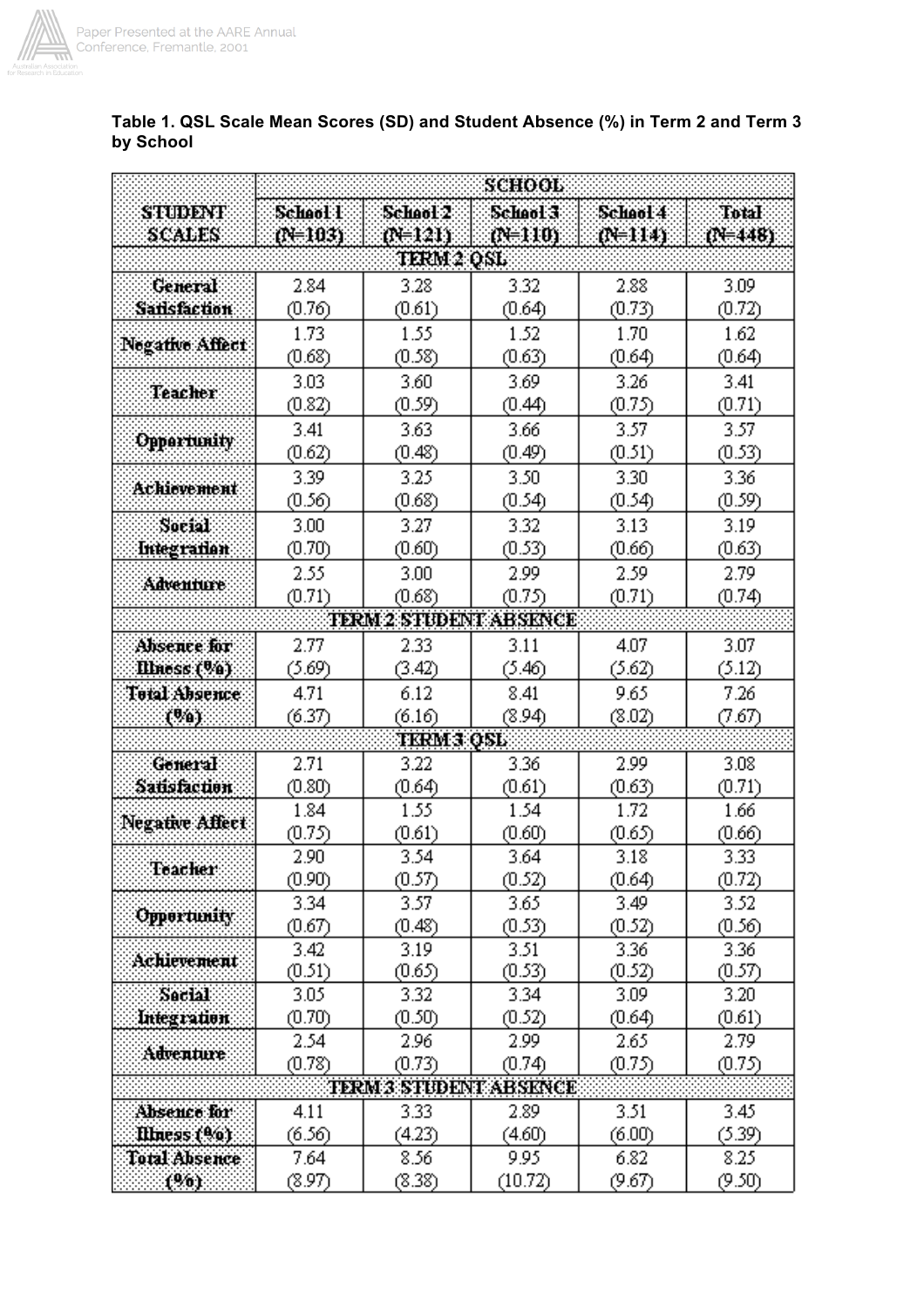

With regard to the relationship between student absence and the QSL scales, a general trend was evident indicating students who reported higher quality of life at school were absent from school for fewer days for both illness and total absence while higher negative feelings and emotions regarding school were related to increased absence. The significant negative correlations between Term 3 Sick (%) and Term 3 General Satisfaction and Adventure reinforced this relationship and also the link identified in the literature between increased illness and lower quality of life. Whilst not reaching statistical significance, the relationship between lower Achievement scale scores and increased absence rates is also of import in terms of school effectiveness assessment as student achievement is increasingly a key criterion in the school effectiveness assessment process. A significant school difference was evident for Term 2 Total (%) with the range of school means approximately 4.9 percent. Students at School 4 (9.7%) had the highest average percentage total Term 2 absence and students at School 1 had the lowest (4.7%)

A significant class difference was also evident for Term 2 Total Absence (%) with the range of class means approximately 6.6 percent with the students in Class 4 at School 4 having the highest average level of percentage days absent (11.1%) and students in Class 4 at School 1 having the lowest (4.4%). This result indicates that students in Class 4 at School 1 were more likely to be at school on any given day than students in other classes and be present for 2.9 days more (6.6%) than students in Class 4 at School 4 during the term.

# **Student QSL and Absence by Intervention Strategy**

Means and standard deviations for the QSL scales and the percentage of days absent in Terms 2 (pre-intervention) and Term 3 (post-intervention) by intervention strategy and control are presented in Table 2. Two categories of absence are shown – the proportion of days absent through illness and the proportion of absence for all causes (total absence).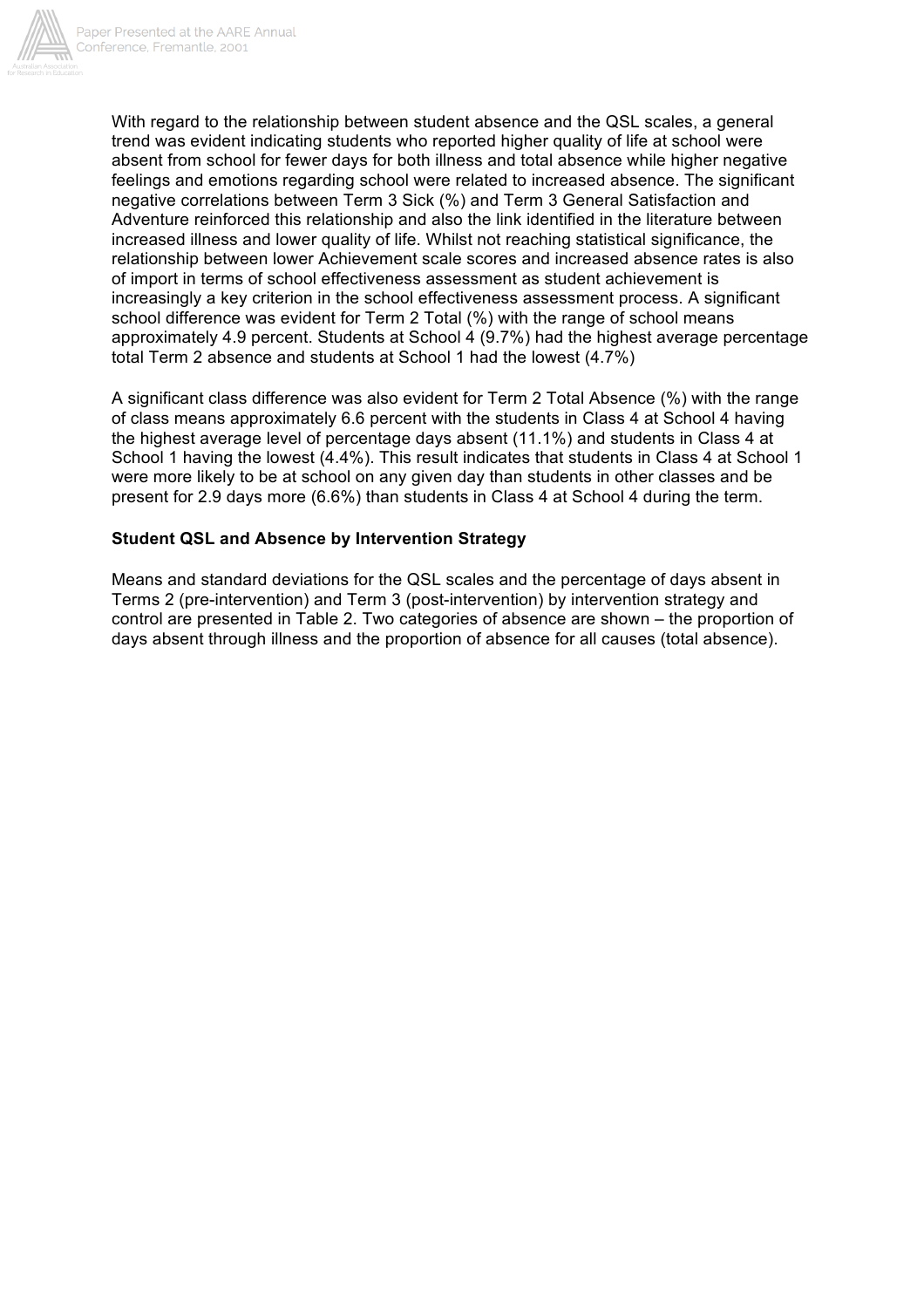

E

|                    | <b>INTERVENTION</b>          |                                     |                               |                                                       |                      |  |  |  |  |  |  |  |
|--------------------|------------------------------|-------------------------------------|-------------------------------|-------------------------------------------------------|----------------------|--|--|--|--|--|--|--|
| STUDENT<br>SCALES  | Control<br>Group<br>$(2+11)$ | Action .<br>Reaction<br>$(F = 113)$ | Relaxation<br>$(8-111)$       | <b>Progressive Background</b><br>Music<br>$(N = 113)$ | Total<br>$(1 + 448)$ |  |  |  |  |  |  |  |
|                    |                              | tern 2 osl                          |                               |                                                       |                      |  |  |  |  |  |  |  |
| General            | 2.92                         | 3.17                                | 3.01                          | 3.24                                                  | 3.09                 |  |  |  |  |  |  |  |
| <b>Sansfaction</b> | (0.75)                       | (0.71)                              | (0.71)                        | (0.66)                                                | (0.72)               |  |  |  |  |  |  |  |
| Negative Affect    | 1.72                         | 1.61                                | 1.60                          | 1.56                                                  | 1.62                 |  |  |  |  |  |  |  |
|                    | (0.67)                       | (0.69)                              | (0.60)                        | (0.59)                                                | (0.64)               |  |  |  |  |  |  |  |
| <b>Teacher</b>     | 3.16                         | 3.52                                | 3.40                          | 3.54                                                  | 3.41                 |  |  |  |  |  |  |  |
|                    | (0.80)                       | (0.73)                              | (0.69)                        | (0.55)                                                | (0.71)               |  |  |  |  |  |  |  |
|                    | 3.50                         | 3.60                                | 3.56                          | 3.63                                                  | 3.57                 |  |  |  |  |  |  |  |
| Opportunity        | (0.62)                       | (0.51)                              | (0.54)                        | (0.45)                                                | (0.53)               |  |  |  |  |  |  |  |
|                    | 3.29                         | 3.38                                | 3.34                          | 3.42                                                  | 3.36                 |  |  |  |  |  |  |  |
| <b>Achievement</b> | (0.62)                       | (0.57)                              | (0.54)                        | (0.61)                                                | (0.59)               |  |  |  |  |  |  |  |
| <b>Social</b>      | 3.07                         | 3.21                                | 3.17                          | 3.29                                                  | 3.19                 |  |  |  |  |  |  |  |
| Integration        | (0.67)                       | (0.66)                              | (0.65)                        | (0.52)                                                | (0.63)               |  |  |  |  |  |  |  |
|                    | 2.68                         | 2.80                                | 2.79                          | 2.90                                                  | 2.79                 |  |  |  |  |  |  |  |
| Adventure          | (0.78)                       | (0.72)                              | (0.69)                        | (0.76)                                                | (0.74)               |  |  |  |  |  |  |  |
|                    |                              |                                     | TERM 2 STEDENT ABSENCE        |                                                       |                      |  |  |  |  |  |  |  |
| Absence for        | 3.74                         | 3.06                                | 3.01                          | 2.47                                                  | 3.07                 |  |  |  |  |  |  |  |
| Illness (%)        | (6.01)                       | (5.11)                              | (5.17)                        | (3.99)                                                | (5.12)               |  |  |  |  |  |  |  |
| Total Absence      | 7.16                         | 8.10                                | 7.70                          | 6.09                                                  | 7.26                 |  |  |  |  |  |  |  |
| (%)                | (7.53)                       | (8.85)                              | (7.95)                        | (6.03)                                                | (7.67)               |  |  |  |  |  |  |  |
|                    |                              | <b>TKRM 3 OSL</b>                   |                               |                                                       |                      |  |  |  |  |  |  |  |
| General            | 3.04                         | 3.15                                | 3.02                          | 3.11                                                  | 3.08                 |  |  |  |  |  |  |  |
| Satisfaction       | (0.71)                       | (0.68)                              | (0.74)                        | (0.72)                                                | (0.71)               |  |  |  |  |  |  |  |
|                    | 1.76                         | 1.56                                | 1.67                          | 1.65                                                  | 1.66                 |  |  |  |  |  |  |  |
| Negative Affect    | (0.73)                       |                                     | (0.60)<br>(0.65)<br>(0.65)    |                                                       |                      |  |  |  |  |  |  |  |
|                    | 3.14                         | 3.46                                | 3.28                          | 3.42                                                  | (0.66)<br>3.33       |  |  |  |  |  |  |  |
| Teacher            | (0.81)                       | (0.65)                              | (0.74)                        | (0.64)                                                | (0.72)               |  |  |  |  |  |  |  |
|                    | 3.42                         | 3.55                                | 3.54                          | 3.55                                                  | 3.52                 |  |  |  |  |  |  |  |
| Opportunity        | (0.71)                       | (0.54)                              | (0.47)                        | (0.49)                                                | (0.56)               |  |  |  |  |  |  |  |
|                    | 3.42                         | 3.37                                | 3.31                          | 3.36                                                  | 3.36                 |  |  |  |  |  |  |  |
| Achievement        | (0.57)                       | (0.53)                              | (0.60)                        | (0.59)                                                | (0.57)               |  |  |  |  |  |  |  |
| Secial             | 3.17                         | 3.23                                | 3.17                          | 3.26                                                  | 3.20                 |  |  |  |  |  |  |  |
| Integration        | (0.63)                       | (0.59)                              | (0.64)                        | (0.56)                                                | (0.61)               |  |  |  |  |  |  |  |
|                    | 2.75                         | 2.85                                | 2.73                          | 2.84                                                  | 2.79                 |  |  |  |  |  |  |  |
| <b>Adventure</b>   | (0.78)                       | (0.75)                              | (0.70)                        | (0.77)                                                | (0.75)               |  |  |  |  |  |  |  |
|                    |                              |                                     | <b>TERM 3 STEDENT ABSENCE</b> |                                                       |                      |  |  |  |  |  |  |  |
| Absence for:       | 3.69                         | 3.16                                | 3.16                          | 3.78                                                  | 3.45                 |  |  |  |  |  |  |  |
| Illness (%)        | (6.09)                       | (4.31)                              | (4.76)                        | (6.19)                                                | (5.39)               |  |  |  |  |  |  |  |
| Total Absence      | 8.44                         | 7.57                                | 8.98                          | 8.03                                                  | 8.25                 |  |  |  |  |  |  |  |
| 1961.              | (9.90)                       | (8.48)                              | (10.39)                       | (9.20)                                                | (9.50)               |  |  |  |  |  |  |  |

# **Table 2. QSL Scale Mean Scores (SD) and Student Absence (%) in Term 2 and Term 3 by Intervention Strategy**

Two things are notable with respect to the QSL scales in Table 2. The most favourable aspect of school related to the future Opportunity students saw the school presenting them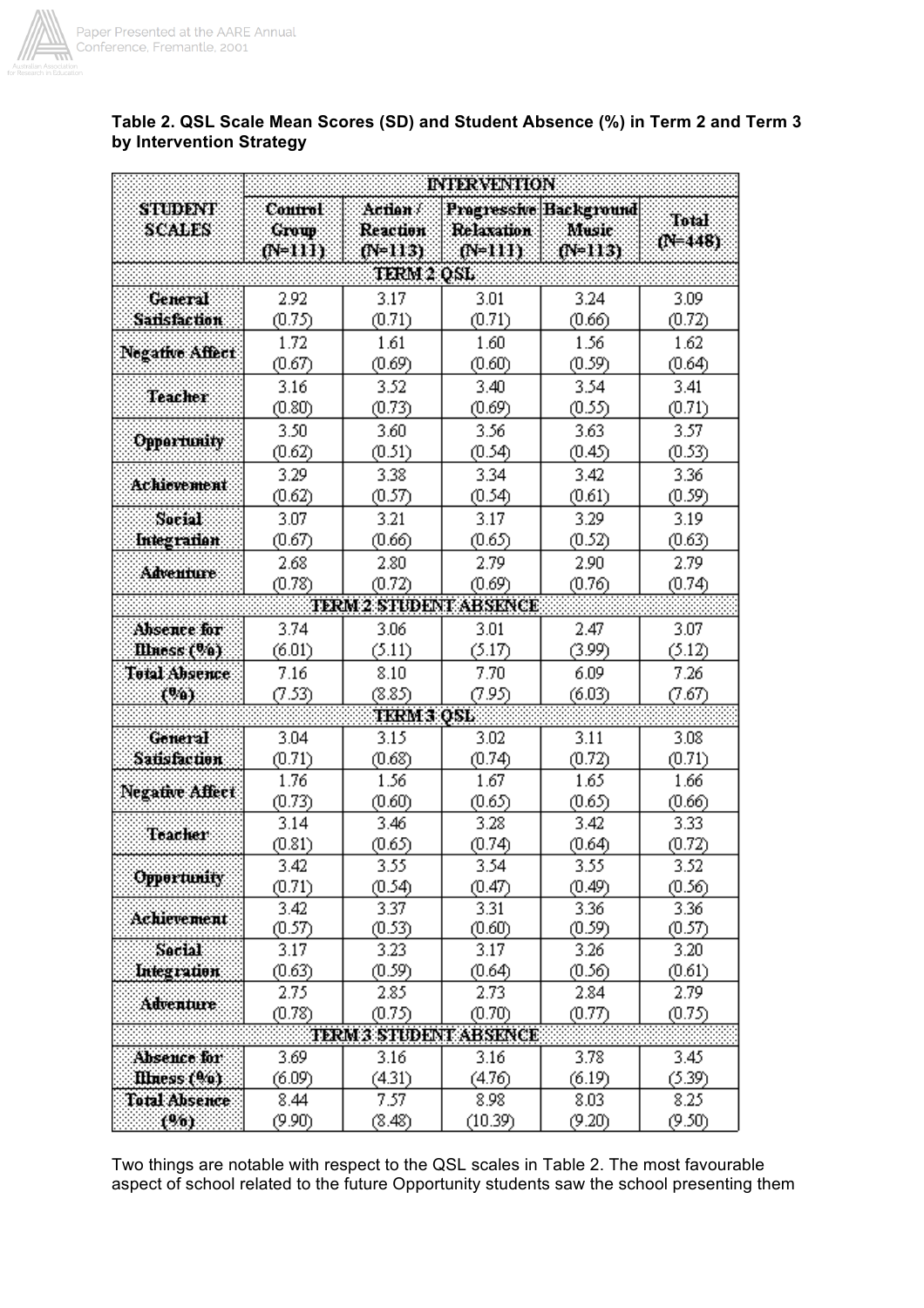

with, and the least favourable was a sense of Adventure (or excitement) in learning. Secondly, there was little change in mean QSL scores between the Term 2 and Term 3 administrations for any of the groups.

With respect to student absence, it will be noted that, on average, absence rates for illness were low, but were strongly positively skewed with a few students having a high level of reported illness. Of course, overall absence rates were higher, and again positively skewed. Absence was generally higher in Term 3 than in Term 2 perhaps because Term 3 includes the major part of winter in Australia, when respiratory and similar illnesses are likely to be more prevalent. Despite this, it should be noted that the Action/Reaction group did record a lower total absence in Term 3 compared with Term 2, although the difference was not significant.

The differences between each of the QSL scale scores and absence rates between Terms 2 and 3 are shown in Table 3. In this table a positive difference indicates that QSL or absence was greater in Term 3, and a negative difference that QSL or absence was greater in Term 2. Changes in only two of the seven QSL were found to be statistically significantly different between the three intervention and one control groups – General satisfaction (F=3.47,  $df=3,447$ ,  $p<05$ ) and Achievement (F=3.45,  $df=3,447$ ,  $p<05$ ). For these scales, Scheffe multiple range tests were used to determine which of the groups differed. In both cases, it was the Background Music group that decreased in satisfaction and the Control group that increased satisfaction significantly. Finally, neither of the absence measures exhibited differences in the change in proportion of days absent between the four groups.

| STUDENT                                   | <b>INTERVENTION</b>               |                                                         |         |                                            |                  |  |  |  |  |  |  |
|-------------------------------------------|-----------------------------------|---------------------------------------------------------|---------|--------------------------------------------|------------------|--|--|--|--|--|--|
| SCALES<br>Term 3 - Torm 2<br>(Difference) | <b>Control</b><br>Group<br>@#111) | Action /<br>Relaxation<br>Reaction<br>00 III)<br>00 U.S |         | Progressive Background<br>Music<br>(NHTIN) | Total<br>(N=44B) |  |  |  |  |  |  |
|                                           |                                   | OSL                                                     |         |                                            |                  |  |  |  |  |  |  |
| General                                   | 0.11                              | $-0.01$                                                 | 0.01    | $-0.13$                                    | $-0.01$          |  |  |  |  |  |  |
| Sausfaction                               | (0.67)                            | (0.61)                                                  | (0.47)  | (0.50)                                     | (0.57)           |  |  |  |  |  |  |
| Negative Affect:                          | 0.04                              | $-0.05$                                                 | 0.07    | 0.09                                       | 0.04             |  |  |  |  |  |  |
|                                           | (0.69)                            | (0.50)                                                  | (0.53)  | (0.50)                                     | (0.56)           |  |  |  |  |  |  |
| Teacher                                   | $-0.02$                           | $-0.06$                                                 | $-0.11$ | $-0.08$                                    |                  |  |  |  |  |  |  |
|                                           | (0.62)                            | (0.59)                                                  | (0.48)  | (0.56)                                     |                  |  |  |  |  |  |  |
| <b>Opportunity</b>                        | $-0.08$                           | $-0.05$                                                 | $-0.01$ | $-0.08$                                    | $-0.06$          |  |  |  |  |  |  |
|                                           | (0.60)                            | (0.47)                                                  | (0.42)  | (0.40)                                     | (0.48)           |  |  |  |  |  |  |
| Achlevement                               | 0.13                              | $-0.01$                                                 | $-0.03$ | $-0.06$                                    | 0.01             |  |  |  |  |  |  |
|                                           | (0.53)                            | (0.44)                                                  | (0.41)  | (0.51)                                     | (0.48)           |  |  |  |  |  |  |
| Social                                    | 0.09                              | 0.01                                                    | $-0.00$ | $-0.03$                                    | 0.02             |  |  |  |  |  |  |
| Integration                               | (0.53)                            | (0.53)                                                  | (0.46)  | (0.48)                                     | (0.50)           |  |  |  |  |  |  |
| Adventure                                 | 0.07                              | 0.05                                                    | $-0.06$ | $-0.07$                                    | $-0.00$          |  |  |  |  |  |  |
|                                           | (0.68)                            | (0.71)                                                  | (0.52)  | (0.61)                                     | (0.64)           |  |  |  |  |  |  |
| <b>STUDENT ABSENCE</b>                    |                                   |                                                         |         |                                            |                  |  |  |  |  |  |  |
| Absence for                               | $-0.05$                           | 0.10                                                    | 0.15    | 1.32                                       | 0.38             |  |  |  |  |  |  |
| Illness (%)                               | (6.91)                            | (6.05)                                                  | (5.64)  | (6.12)                                     | (6.20)           |  |  |  |  |  |  |
| <b>Total Absence</b>                      | 1.28                              | $-0.53$                                                 | 1.28    | 1.94                                       | 0.99             |  |  |  |  |  |  |
| 796).                                     | (9.50)                            | (9.21)                                                  | (8.61)  | (9.49)                                     | (9.23)           |  |  |  |  |  |  |

### **Table 3. Change in QSL Means and Student Absence Rates Term 2 to Term 3 by Intervention Strategy**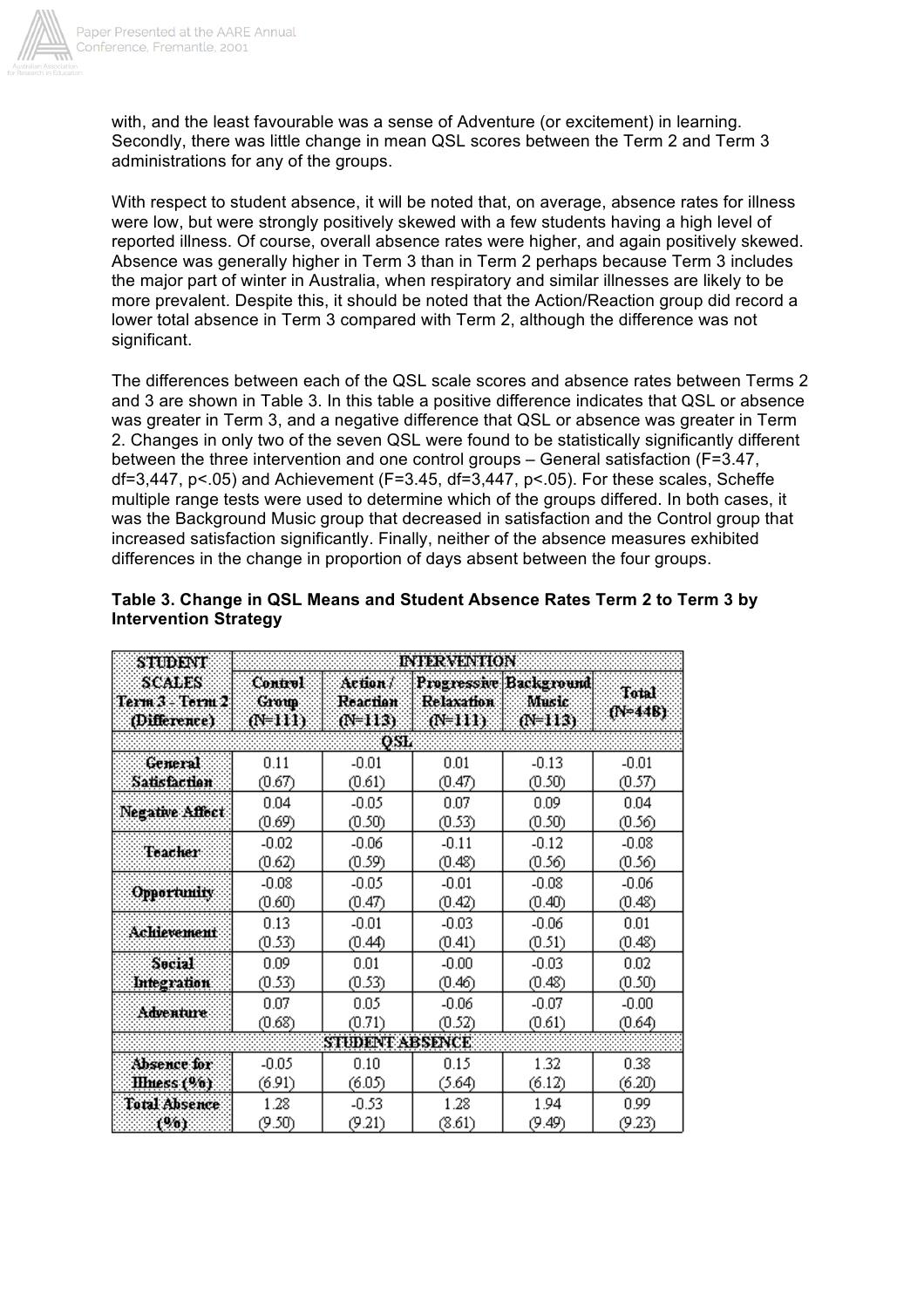

#### **Student summary and issues**

None of the interventions could be said to be related to positive change in either QSL or school attendance rates. The only significant differences found over the period of the interventions were for the General satisfaction and Achievement QSL scales, and both favoured the Control group over the Background Music group. Three notes of caution should be observed here. First, the Control group had the lowest mean scores before the interventions began for both of these scales, and the Background Music group had the highest mean scores. What could have been occurring over this time was regression to the overall mean by these two groups. Secondly, it might be expected that QSL scores would decrease between Term 2 and Term 3 as the school year moved on into the winter term. Consequently it is the relative movement of the QSL scale scores between intervention groups that should be of major interest, not the absolute change over the time of the intervention. Finally, during the intervention phase it became increasingly obvious to the researcher that some teachers were unable or unwilling to fully implement their particular intervention strategies effectively.

In considering the likely importance of the final issue, observations of some intervention lessons were carried out to assess the level and expertise of implementation. Discussions were subsequently undertaken with the participating teachers following the intervention phase in an attempt to assess their perceptions regarding the quality of their implementation of the interventions. Results of these investigations perhaps provide an interesting commentary on teacher's levels of perceived self-efficacy rather than what the researcher would suggest was an accurate account of their level of implementation of the intervention strategies. Some teachers who appeared to have implemented the interventions extremely well described their efforts in modest or even negative terms while others, who appeared to have made little or no effort to implement the intervention, were sometimes very positive in their accounts.

### **Teacher stress, satisfaction and absence by intervention strategy**

Means and standard deviations for the teacher stress and satisfaction scales and the percentages of days absent in Term 2 (pre-intervention) and Term 3 (post-intervention) by intervention strategy and control groups are presented in Table 4. Again two categories of absence are shown – absence through illness and total absence. It should be noted that there were only 16 teachers involved in these analyses. Consequently any conclusions arising from the teacher results should be treated with far greater caution than the corresponding student results.

The stress and satisfaction scales are based on four response categories such that a scale score of 4 represented high stress or satisfaction, and a score of 1 represented low stress or satisfaction. With respect to teacher stress, while stress due to students and physical conditions was relatively low, stress due to time pressures was moderate. Teacher satisfaction with workload and conditions was moderate, satisfaction with students was higher and satisfaction with the administration and senior staff of the school was relatively high. Teacher absence was higher than student absence in Term 3. Overall this difference seems to reflect higher teacher absence due to illness.

A similar procedure was followed of relating these teacher scale scores and absence to intervention strategies, as previously described for the student data. The differences for each of the teacher stress and satisfaction scales and absence between Term 2 and Term 3 are shown in Table 5. A positive difference indicates stress, satisfaction or absence was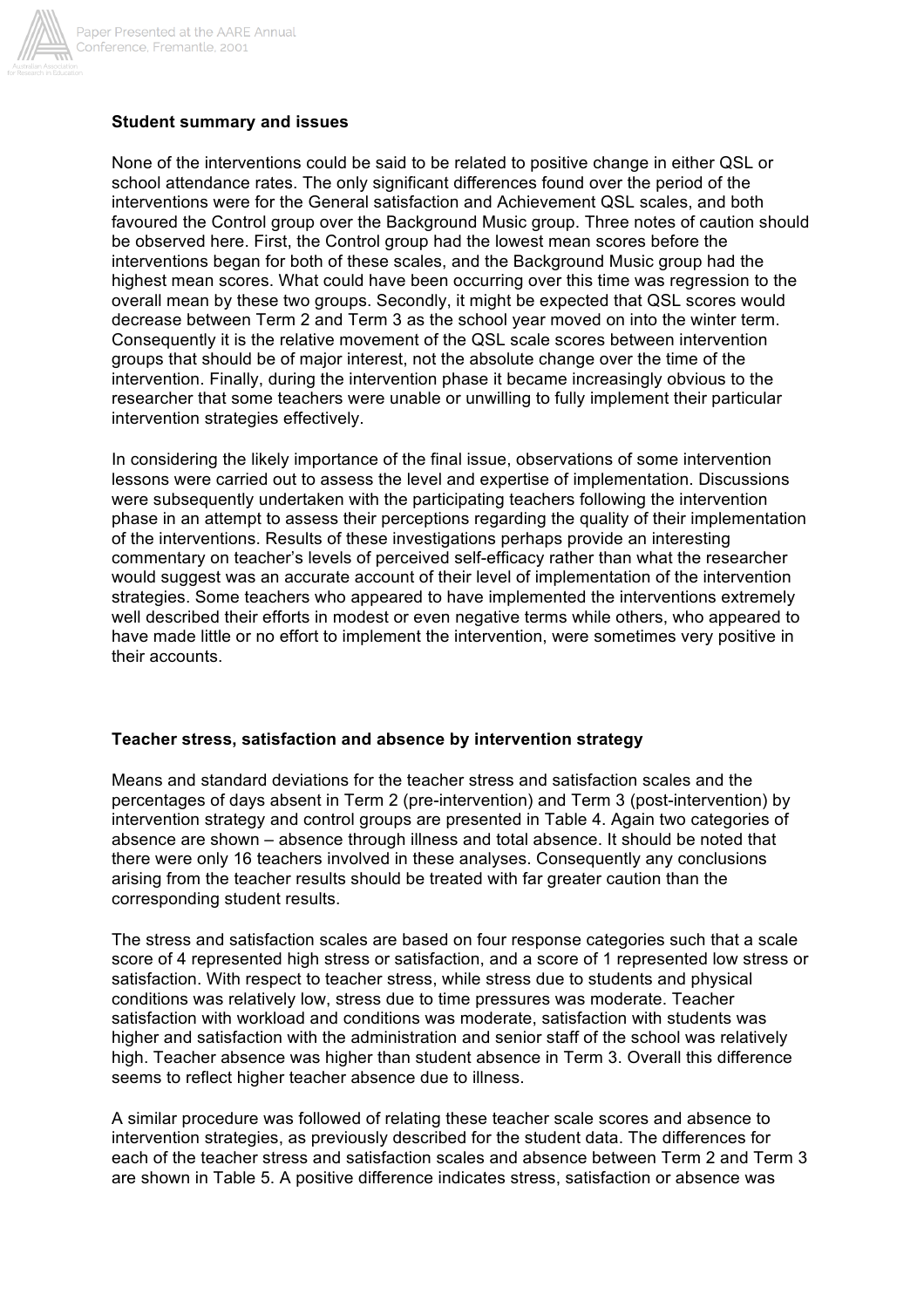

higher in Term 3. As might be expected with the small numbers of teachers involved in each group, none of the differences observed in Table 5 was statistically significant. However, two trends in the teacher stress data are perhaps worthy of note – the Progressive Relaxation group had reduced stress due to conflict with staff and to time pressures, and the Background Music group had reduced stress due to students and physical conditions and to lack of rewards and recognition when compared with the other groups.

Trends in the teacher satisfaction data suggest that, overall, the Background Music group gained the most satisfaction over the period of the intervention. Whereas the Progressive Relaxation group had the highest gain in satisfaction due to workload and conditions, the Music group gained almost as much whereas neither of the other two groups gained at all. For the other two measures of satisfaction, relationships with students and the administration and senior staff of the school, the Background Music group had by far the largest gains.

Similarly there was no significant difference in change in teacher absence on either measure over the period of the intervention implementation. It was noted, however, that teacher absences across all interventions increased except for illness for the Action/Reaction group, where there was a marked decline in absence rate. The increase in total absence for this group was also smaller than the increases for all other groups. Contrary to the results for teacher satisfaction, the Background Music group had by far the greatest increases in teacher absence, both for illness and in total.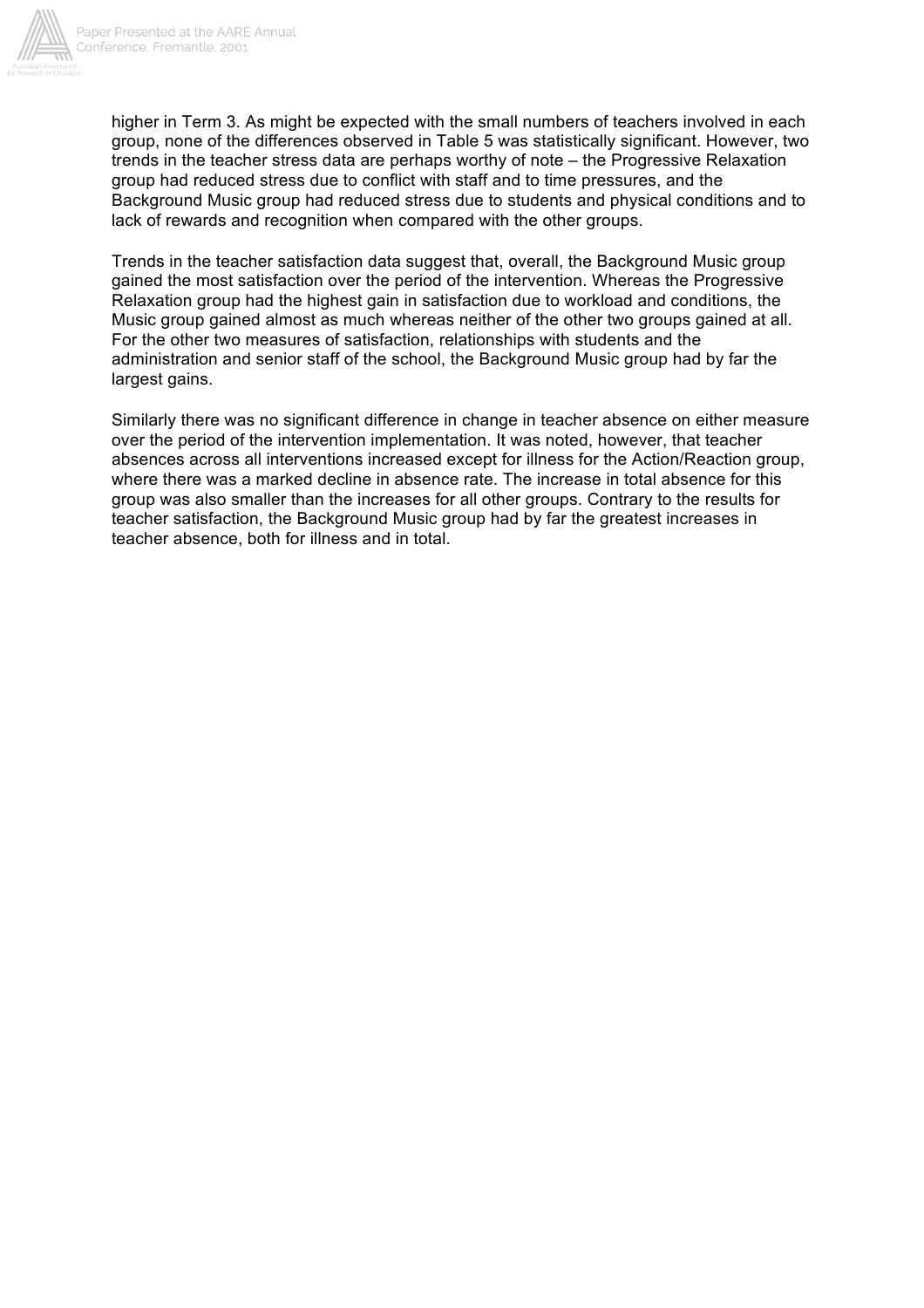

|                          | <b>INTERVENTION</b>      |                      |                               |                                        |                     |  |  |  |  |  |  |
|--------------------------|--------------------------|----------------------|-------------------------------|----------------------------------------|---------------------|--|--|--|--|--|--|
| TEACHER<br><b>SCALES</b> | <b>Control</b><br>Group: | Aetion ?<br>Reaction | Relaxation                    | <b>Progressive Background</b><br>Music | Total<br>$(N = 16)$ |  |  |  |  |  |  |
|                          | $(N=4)$                  | $(N=4)$              | (N=4)                         | M=4)                                   |                     |  |  |  |  |  |  |
|                          |                          |                      | <b>TERM 2 TEACHER STRESS</b>  |                                        |                     |  |  |  |  |  |  |
| <b>Canflict</b>          | 2.00                     | 2.17                 | 2.13                          | 1.75                                   | 2.01                |  |  |  |  |  |  |
|                          | (1.04)                   | (0.14)               | (0.72)                        | (0.32)                                 | (0.61)              |  |  |  |  |  |  |
| Student & Phys.          | 1.81                     | $2.00\,$             | 1.66                          | 2.00                                   | 1.87                |  |  |  |  |  |  |
| Conditions               | (0.41)                   | (0.74)               | (0.40)                        | (0.20)                                 | (0.45)              |  |  |  |  |  |  |
| Time Pressures           | 2.33                     | 2.54                 | 2.54                          | 2.83                                   | 2.56                |  |  |  |  |  |  |
|                          | (0.49)                   | (0.92)               | (0.55)                        | (0.76)                                 | (0.65)              |  |  |  |  |  |  |
| Rewards &                | 2.17                     | 2.50                 | 2.42                          | 2.33                                   | 2.35                |  |  |  |  |  |  |
| Recognition              | (0.59)                   | (0.64)               | (0.97)                        | (0.73)                                 | (0.68)              |  |  |  |  |  |  |
|                          |                          |                      | TERM 2 TEACHER SATISFACTION   |                                        |                     |  |  |  |  |  |  |
| Workload &               | 2.42                     | 2.46                 | 2.63                          | 2.54                                   | 2.51                |  |  |  |  |  |  |
| <b>Canditions</b>        | (0.55)                   | (0.55)               | (0.69)                        | (0.83)                                 | (0.60)              |  |  |  |  |  |  |
| <b>Relationship</b>      | 2.75                     | 2.54                 | 3.17                          | 2.54                                   | 2.75                |  |  |  |  |  |  |
| with Students            | (0.40)                   | (0.37)               | (0.36)                        | (0.64)                                 | (0.49)              |  |  |  |  |  |  |
| <b>Administration</b>    | 2.71                     | 3.08                 | 3.25                          | 3.17                                   | 3.05                |  |  |  |  |  |  |
| & Senior Staff           | (0.90)                   | (0.44)               | (0.48)                        | (0.49)                                 | (0.58)              |  |  |  |  |  |  |
|                          |                          |                      | TERM23TEACHKR ABSENCE         |                                        |                     |  |  |  |  |  |  |
| Absence for              | 2.27                     | 7.39                 | 3.41                          | 2.27                                   | 3.84                |  |  |  |  |  |  |
| Illness (%)              | (1.86)                   | (1.14)               | (2.27)                        | (1.86)                                 | (2.72)              |  |  |  |  |  |  |
| <b>Total Absence</b>     | 3.86                     | 8.52                 | 4.55                          | 7.73                                   | 6.16                |  |  |  |  |  |  |
| 1961                     | (2.62)                   | (1.14)               | (1.86)                        | (5.74)                                 | (3.63)              |  |  |  |  |  |  |
|                          |                          |                      | TERM 3 TEACHER STRESS         |                                        |                     |  |  |  |  |  |  |
| Canflict:                | 1.96                     | 2.17                 | 1.96                          | 1.63                                   | 1.93                |  |  |  |  |  |  |
|                          | (0.69)                   | (0.30)               | (0.44)                        | (0.44)                                 | (0.48)              |  |  |  |  |  |  |
| Student & Phys.          | 1.81                     | 2.19                 | 1.84                          | 1.75                                   | 1.90                |  |  |  |  |  |  |
| <b>Conditions</b>        | (0.31)                   | (0.68)               | (0.48)                        | (0.37)                                 | (0.47)              |  |  |  |  |  |  |
| <b>Time Pressures</b>    | 2.33                     | 2.38                 | 2.33                          | 2.71                                   | 2.44                |  |  |  |  |  |  |
|                          | (0.61)                   | (0.80)               | (0.59)                        | (0.52)                                 | (0.59)              |  |  |  |  |  |  |
| Rewards &                | 2.46                     | 2.42                 | 2.25                          | 2.04                                   | 2.29                |  |  |  |  |  |  |
| Recognition              | (0.72)                   | (0.48)               | (0.44)                        | (0.34)                                 | (0.49)              |  |  |  |  |  |  |
|                          |                          |                      | TERM 3 TEACHER SATISFACTION   |                                        |                     |  |  |  |  |  |  |
| Workload &               | 2.04                     | 2.46                 | 2.88                          | 2.71                                   | 2.52                |  |  |  |  |  |  |
| <b>Conditions</b>        | (0.32)                   | (0.37)               | (0.48)                        | (0.52)                                 | (0.50)              |  |  |  |  |  |  |
| Relationship             | 2.63                     | 2.75                 | 3.04                          | 2.96                                   | 2.84                |  |  |  |  |  |  |
| with Students            | (0.32)                   | (0.22)               | (0.39)                        | (0.34)                                 | (0.34)              |  |  |  |  |  |  |
| Administration           | 2.71                     | 3.08                 | 3.17                          | 3.42                                   | 3.09                |  |  |  |  |  |  |
| & Senior Staff           | (0.34)                   | (0.44)               | (0.30)                        | (0.29)                                 | (0.41)              |  |  |  |  |  |  |
|                          |                          |                      | <b>TKRM 3 TKACHER ABSENCK</b> |                                        |                     |  |  |  |  |  |  |
| Absence for              | 3.75                     | 3.63                 | 3.75                          | 11.25                                  | 5.59                |  |  |  |  |  |  |
| Miness (%)               | (4.33)                   | (1.32)               | (7.50)                        | (17.62)                                | (9.42)              |  |  |  |  |  |  |
| Total Absence:           | 8.44                     | 10.19                | 8.44                          | 15.63                                  | 10.67               |  |  |  |  |  |  |
| (%).                     | (5.14)                   | (1.63)               | (8.74)                        | (16.54)                                | (9.22)              |  |  |  |  |  |  |

## **Table 4. Teacher Stress and Satisfaction Scale Mean Scores (SD), and Student Absence (%) in Terms 2 and 3 by Intervention Strategy**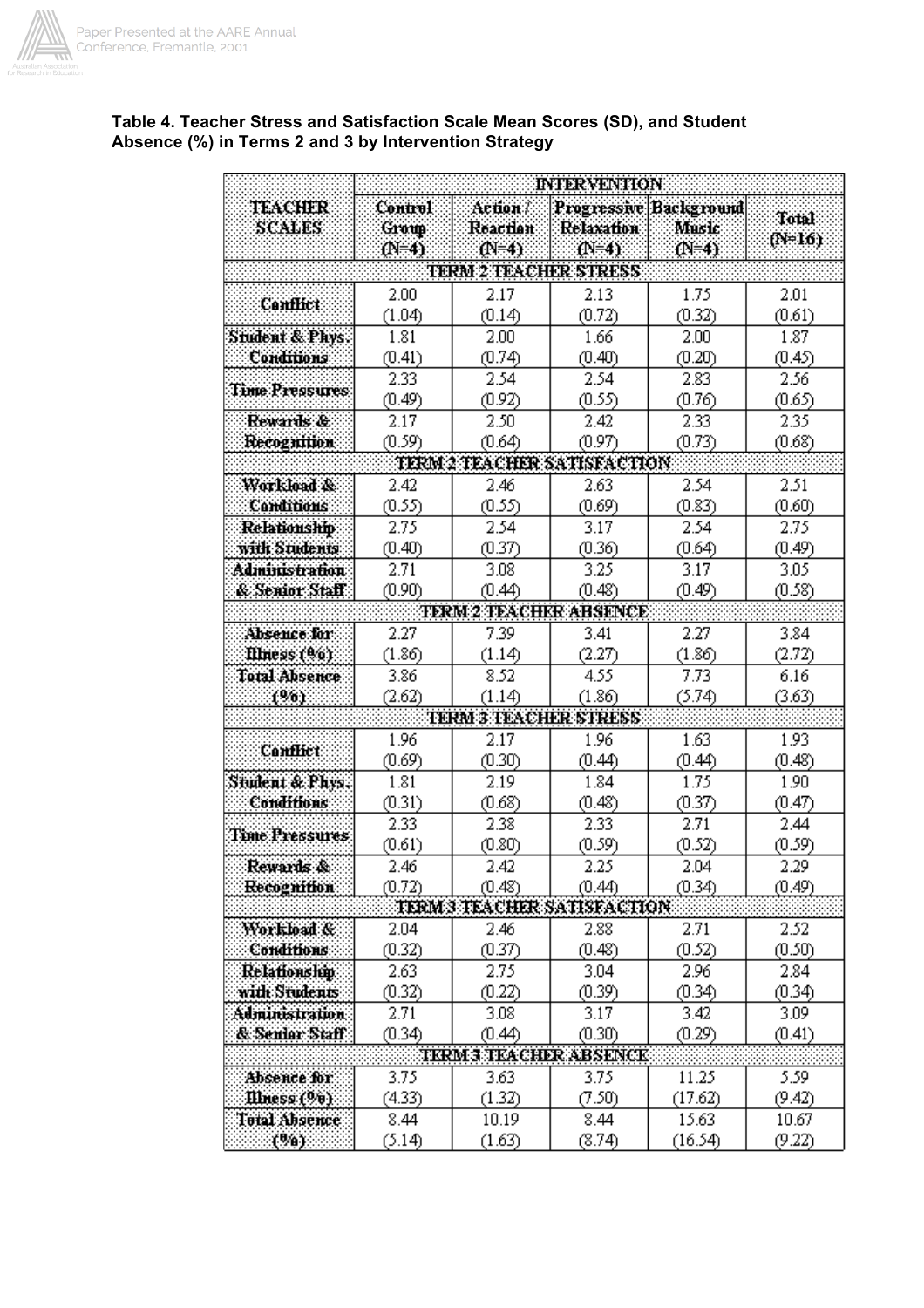

# **Teacher summary and issues**

Whilst none of the interventions implemented could be related to statistically significant positive change on any of the measures of teacher stress or satisfaction, or to teacher absence, trends suggested that overall the Background Music intervention had nonsignificant positive relationship with both teacher stress and teacher satisfaction. Trends also suggested that the Action/Reaction intervention had a non-significant relationship with lower levels of teacher absence.

| Table 5. Change in Teacher Stress and Satisfaction Means and Absence Rates Term 2 |  |  |
|-----------------------------------------------------------------------------------|--|--|
| to Term 3 by Intervention Strategy                                                |  |  |

| TEACHER                                   | <b>INTERVENTION</b>                 |                               |                              |                                            |                 |  |  |  |  |  |  |
|-------------------------------------------|-------------------------------------|-------------------------------|------------------------------|--------------------------------------------|-----------------|--|--|--|--|--|--|
| SCALES<br>Term 3 - Term 2<br>(Difference) | <b>Control</b><br>Group<br>(N=4)    | Action :<br>Reaction<br>OF-4) | <b>Relaxation</b><br>$(N=4)$ | Progressive Background<br>Music<br>$(N=4)$ | Total<br>(N=16) |  |  |  |  |  |  |
|                                           | <b>TEACHER STRESS</b>               |                               |                              |                                            |                 |  |  |  |  |  |  |
| <b>Canflict</b>                           | $-0.04$                             | 0.00                          | $-0.17$                      | $-0.13$                                    | $-0.08$         |  |  |  |  |  |  |
|                                           | (0.48)                              | (0.43)                        | (0.72)                       | (0.16)                                     | (0.44)          |  |  |  |  |  |  |
| Student & Phys.                           | 0.00                                | 0.19                          | 0.19                         | $-0.25$                                    | 0.03            |  |  |  |  |  |  |
| Conditions                                | (0.31)                              | (0.33)                        | (0.46)                       | (0.40)                                     | (0.39)          |  |  |  |  |  |  |
| <b>Time Pressures</b>                     | 0.00                                | $-0.17$                       | $-0.21$                      | $-0.13$                                    | $-0.13$         |  |  |  |  |  |  |
|                                           | (0.36)                              | (0.45)                        | (0.61)                       | (0.25)                                     | (0.40)          |  |  |  |  |  |  |
| Rewards &                                 | 0.29                                | $-0.08$                       | $-0.17$                      | $-0.29$                                    | $-0.06$         |  |  |  |  |  |  |
| Recognition                               | (0.37)                              | (0.29)                        | (0.88)                       | (0.44)                                     | (0.54)          |  |  |  |  |  |  |
|                                           |                                     | TEACHER SATISFACTION          |                              |                                            |                 |  |  |  |  |  |  |
| Workload &                                | $-0.38$                             | $-0.00$                       | 0.25                         | 0.17                                       | 0.01            |  |  |  |  |  |  |
| <b>Canditions</b>                         | (0.34)                              | (0.49)                        | (0.48)                       | (0.36)                                     | (0.45)          |  |  |  |  |  |  |
| <b>Relationship</b><br>with Students      | $-0.13$<br>0.21<br>(0.50)<br>(0.44) |                               | $-0.13$<br>(0.32)            | 0.42<br>(0.32)                             | 0.09<br>(0.43)  |  |  |  |  |  |  |
| Administration                            | $-0.00$                             | 0.00                          | $-0.08$                      | 0.25                                       | 0.04            |  |  |  |  |  |  |
| & Senior Staff                            | (0.71)                              | (0.41)                        | (0.32)                       | (0.29)                                     | (0.43)          |  |  |  |  |  |  |
| <b>TEACHKR ABSENCE</b>                    |                                     |                               |                              |                                            |                 |  |  |  |  |  |  |
| Absence for                               | 1.48                                | -3.76                         | 0.34                         | 8.98                                       | 1.76            |  |  |  |  |  |  |
| Illness (%)                               | (4.29)                              | (2.17)                        | (7.07)                       | (19.06)                                    | (10.48)         |  |  |  |  |  |  |
| Total Absence                             | 4.57                                | 1.66                          | 3.89                         | 7.90                                       | 4.51            |  |  |  |  |  |  |
| 196).                                     | (7.07)                              | (1.70)                        | (7.81)                       | (20.00)                                    | (10.40)         |  |  |  |  |  |  |

Teachers who implemented the Background Music intervention were the only group of teachers to report a lower level of stress on all four of the teacher stress scales in Term 3. Similarly these teachers were also the only group to indicate a higher level of satisfaction on all three teacher satisfaction scales in Term 3. These results contrast markedly with the student results that tended to indicate that the Background Music intervention was negatively related to student quality of school life and also student absence. Finally, in light of the apparent positive impact of the Background Music intervention on teacher stress and satisfaction, it is perhaps surprising that this group of teachers also reported the largest increase in rates of both teacher absence for illness and total teacher absence.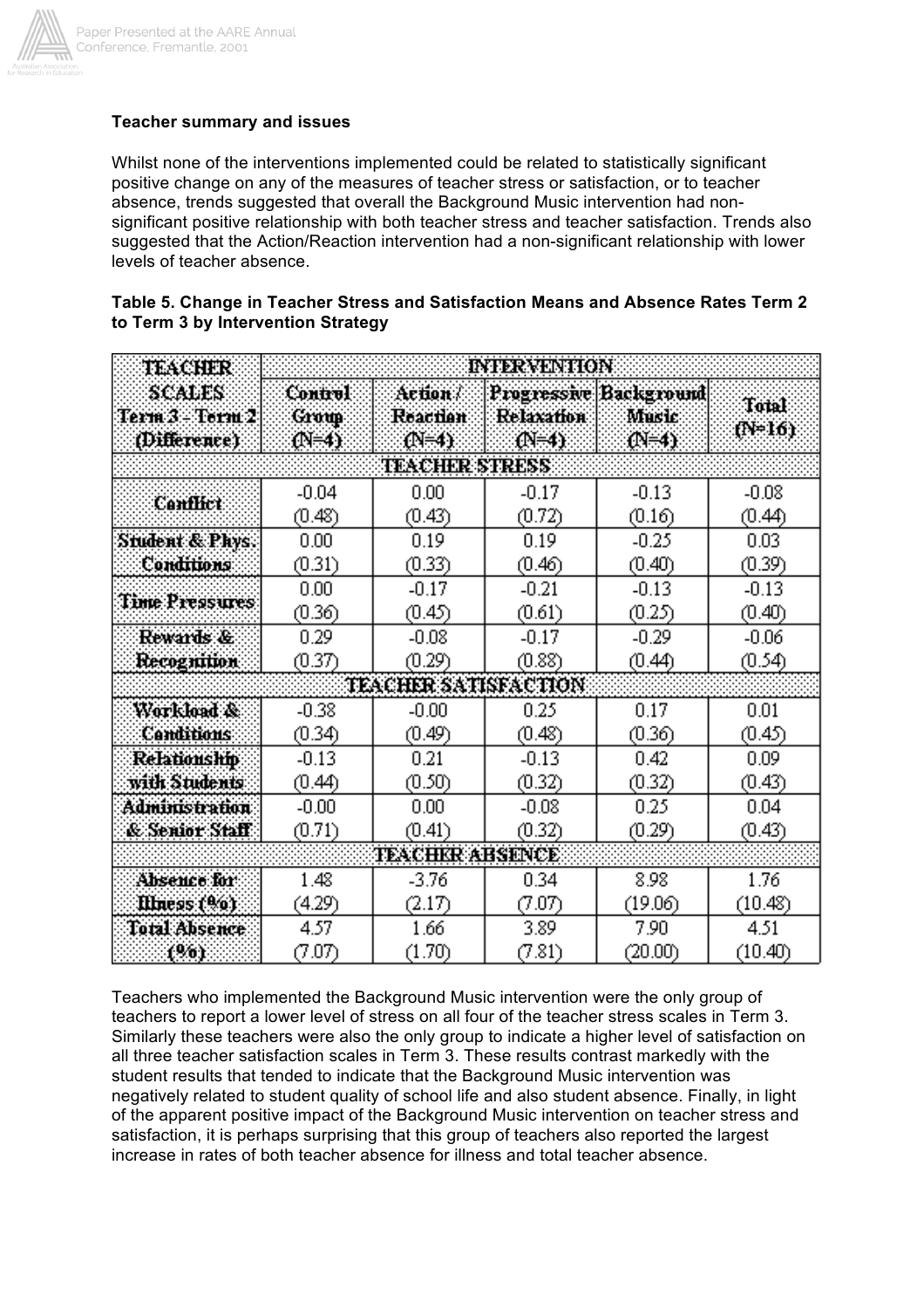

It is important, again, to be reminded that each intervention was implemented by only four teachers hence the generalisability of these results is highly questionable. It is also very likely that the level of implementation that appeared to affect the student analysis of the interventions similarly affected the teacher results. Accordingly it is anticipated that this effect will be exemplified in the individual class analyses presented below.

### **Two instances of Action/Reaction implementation**

Two of the four classes that implemented the Action/Reaction intervention were identified as presenting a contrast. The teacher of one class (called Action 1 class here) effectively implemented the intervention strategy in the opinions of both the researcher and the teacher. In the contrasting class (Action 3 class), another teacher implemented the same intervention less effectively in the opinion of both the researcher and teacher. Mean differences in QSL between Term 2 and Term 3 were compared for these two classes, as before (see Table 6).

The mean QSL scores for Action 1 improved and Action 3 declined for six of the seven scales, although in some cases by small amounts. The exception was the Negative Affect scale, on which both classes improved (recall that this was a reverse scale). On average, the difference was an improvement of 0.06 for Action 1 and a decline of 0.09 for Action 3, a net difference of 0.15 on the 4-point scale, which would be significant. Results for absence were less consistent. While Action 1 had less absence due to illness and Action 3 had more, the opposite was the case for total absence.

| STUDENT                                              | CLASS                              |                                   |                                                          |  |  |  |  |  |  |  |
|------------------------------------------------------|------------------------------------|-----------------------------------|----------------------------------------------------------|--|--|--|--|--|--|--|
| <b>SCALES:</b><br>Term 3 - Term 2   <br>(Difference) | Action I<br>(Class 4/1)<br>(Ne27). | Achon 3<br>(Class 2/3)<br>(PF-26) | Total<br>(NE448)                                         |  |  |  |  |  |  |  |
|                                                      | QSL.                               |                                   |                                                          |  |  |  |  |  |  |  |
| General<br>Sansfaction                               | 0.02<br>(0.94)                     | $-0.15$<br>(0.52)                 | $-0.01$<br>(0.57)                                        |  |  |  |  |  |  |  |
| Negative Affect                                      | $-0.07$<br>(0.44)                  | $-0.15$<br>(0.58)                 | 0.04<br>(0.56)<br>$-0.08$<br>(0.56)<br>$-0.06$<br>(0.48) |  |  |  |  |  |  |  |
| Teacher                                              | 0.06<br>(0.82)                     | $-0.11$<br>(0.37)                 |                                                          |  |  |  |  |  |  |  |
| Opportunity                                          | 0.11<br>(0.62)                     | $-0.14$<br>(0.47)                 |                                                          |  |  |  |  |  |  |  |
| <b>Achievement</b>                                   | 0.03<br>(0.59)                     | $-0.09$<br>(0.38)                 | 0.01<br>(0.48)                                           |  |  |  |  |  |  |  |
| Social<br>Integration                                | 0.09<br>(0.73)                     | $-0.13$<br>(0.32)                 | 0.02<br>(0.50)                                           |  |  |  |  |  |  |  |
| Adventure                                            | 0.01<br>(0.91)                     | $-0.17$<br>(0.61)                 | $-0.00$<br>(0.64)                                        |  |  |  |  |  |  |  |
|                                                      | STUDENT ABSENCE                    |                                   |                                                          |  |  |  |  |  |  |  |
| Absence for<br>Illness (%)                           | -0.05<br>(6.91)                    | 0.10<br>(6.05)                    | 0.38<br>(6.20)                                           |  |  |  |  |  |  |  |
| Total Absence<br>(%)                                 | 2.44<br>(7.84)                     | $-1.13$<br>(9.26)                 | 0.99<br>(9.23)                                           |  |  |  |  |  |  |  |

# **Table 6. Change in QSL Means and Student Absence Rates Term 2 to Term 3 for Two Classes in the Action/Reaction Implementation Strategy**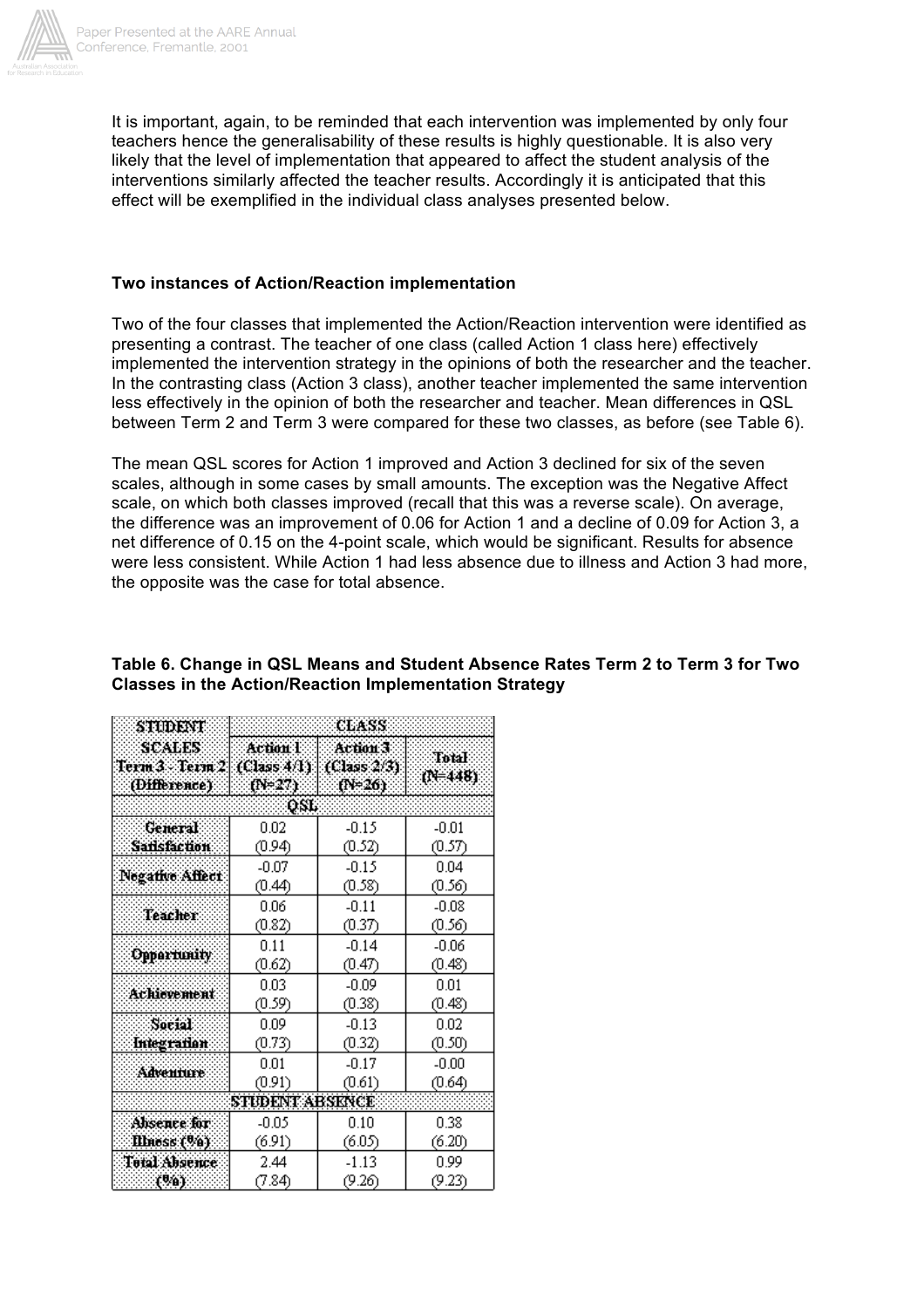

Scale scores for the two teachers involved are shown in Table 7. For the teacher of Action 1 class, stress due to students and physical conditions and lack of rewards and recognition decreased while the other two stress measures were unchanged. This teacher also had increased satisfaction on two of the three satisfaction scales. The teacher of Action 3 class had a slight reduction in stress due to conflict, but increased stress on the other three scales. This teacher also had less satisfaction with workload and conditions, more satisfaction with students, and remained unchanged on satisfaction with school administration. Both teachers had less absence due to illness but more total absence.

Indications from these two classes suggest that quality of school life might be dependent on effectiveness of the implementation of the Action/Reaction intervention strategy. Student absence would seem not to be related to implementation in the same way.

### SUMMARY AND CONCLUSIONS

Overall, the interventions implemented in this study appeared to have had some small impact on student quality of school life, student absence, teacher stress, teacher satisfaction, and teacher absence. Of particular interest are the apparent differential effects of some of the interventions for teachers and students. The Background Music intervention especially appeared to have positive effects in reducing teacher stress and increasing teacher satisfaction yet also appeared to have a negative impact on student quality of school life. It is also evident that effects of the interventions varied greatly probably due, at least in part, to the effectiveness of implementation of the interventions.

The general lack of significance of the interventions was disappointing yet, when considered in conjunction with the unexpected importance of school membership, provided perhaps the most interesting aspects of the analysis. Students at School 1 were more likely to report lower general satisfaction with school and poorer relationships with their respective teachers, while students at School 3 were more likely to perceive a better relationship with their respective teachers and more opportunities for the future from their schooling than students at other schools. Students at School 2 were more likely to report less negative feelings and emotions regarding school but also less opportunities for the future from their schooling, while students at School 4 were more likely to have a lower rate of total absence in Term 3 but also a poorer perception of their relationship with their peers than student at other schools.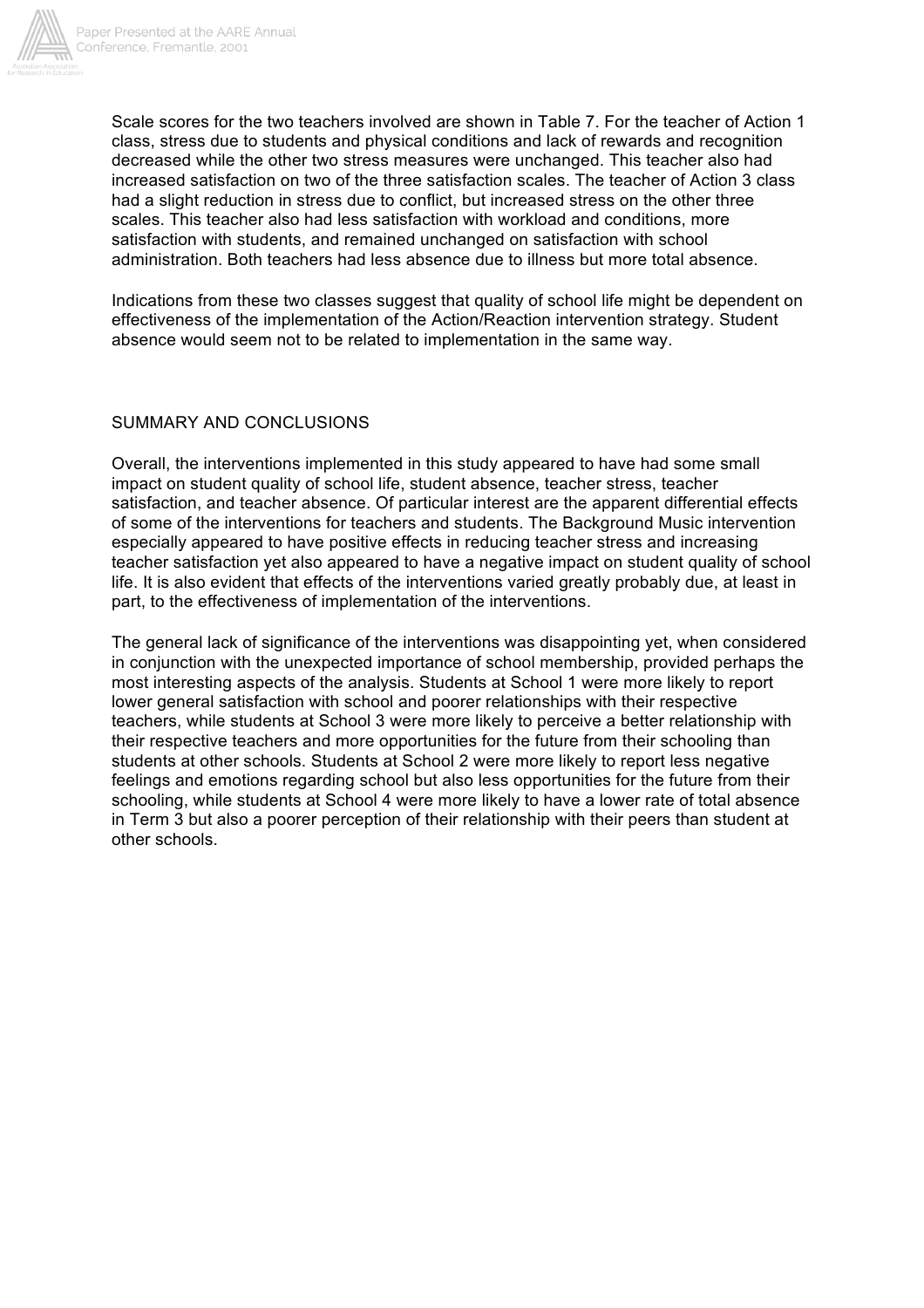

## **Table 7. Change in Teacher Stress and Satisfaction Means and Absence Rates - Term 2 to Term 3 by Intervention Strategy**

| TEACHER                                   | CLASS                          |                 |                   |  |  |  |  |  |  |  |
|-------------------------------------------|--------------------------------|-----------------|-------------------|--|--|--|--|--|--|--|
| scales<br>Term 3 - Term 2<br>(Difference) | Action 1<br>(Class 4/1)<br>ው ሁ | Total<br>(N=16) |                   |  |  |  |  |  |  |  |
|                                           | <b>TEACHER STRESS</b>          |                 |                   |  |  |  |  |  |  |  |
| Conflict                                  | $-0.50$                        | $-0.17$         | $-0.08$<br>(0.44) |  |  |  |  |  |  |  |
| Student & Phys.<br>Conditions             | $_{0.00}$                      | 0.63            | 0.03<br>(0.39)    |  |  |  |  |  |  |  |
| <b>Time Pressures</b>                     | $0.00\,$                       | 0.17            | $-0.13$<br>(0.40) |  |  |  |  |  |  |  |
| Rewards &<br>Recognition                  | $-0.50$                        | 0.17            | $-0.06$<br>(0.54) |  |  |  |  |  |  |  |
|                                           | <b>TEACHER SATISFACTION</b>    |                 |                   |  |  |  |  |  |  |  |
| Workload &<br><b>Conditions</b>           | 0.67                           | $-0.17$         | 0.01<br>(0.45)    |  |  |  |  |  |  |  |
| Relationship<br>with Students             | 0.67                           | 0.33            | 0.09<br>(0.43)    |  |  |  |  |  |  |  |
| Administration<br>& Senier Staff          | $_{0.00}$                      | 0.00            | 0.04<br>(0.43)    |  |  |  |  |  |  |  |
|                                           | <b>TKACHER ABSENCK</b>         |                 |                   |  |  |  |  |  |  |  |
| Absence for<br><b>Illness</b> (%)         | $-2.32$                        | $-4.32$         | 1.76<br>(10.48)   |  |  |  |  |  |  |  |
| <b>Total Absonce</b><br>(%)               | 3.41                           | 4.51            | 4.51<br>(10.40)   |  |  |  |  |  |  |  |

In the broader context of school reform it is hoped that further investigation will be undertaken of the intervention strategies explored and refined in this study, and perhaps other strategies intended to reduce stress. In particular, interventions are needed that facilitate the establishment of classroom environments where students and teachers want to be, where educational outcomes are enhanced, students are led to a broader life experience, and absenteeism is reduced.

Investigation should also be pursued to identify more fully benefits for educators and students who are empowered with skills to improve their quality of school life, increase student satisfaction and reduce student stress levels. Students who feel good about themselves and who are excited and stimulated by their school environment are more likely to be students who are ready to learn. Students who want to learn will want to be at school and are likely to make an increased effort to attend. An associated improvement in teacher morale and reduced absence may also result.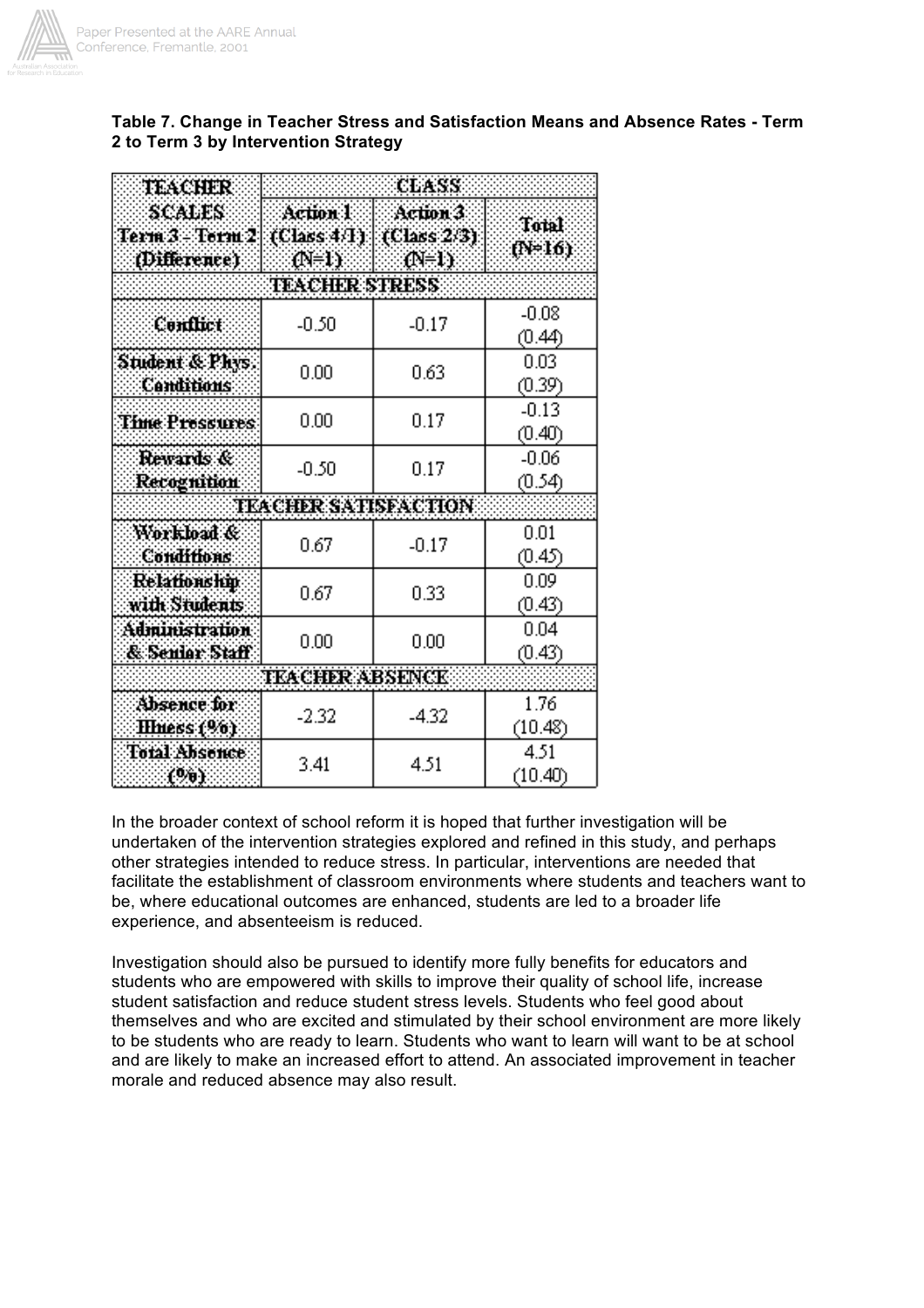

# REFERENCES

Ainley, J., & Bourke, S. (1992). Student views of primary schooling*. Research Papers in Education - Policy and Practice*, 7, 107-128.

Anderson, J., & Steinle, J. (1978). *Student attitudes and motivations towards school: profile of secondary school students in South Australia and Queensland*. (IEA (Australia) Report 1978: No. 1) Hawthorn: Australian Council for Educational Research.

Davis, M., Eshelman, E.R. & McKay, M. (1995). *The relaxation and stress reduction workbook.* (Fourth Ed.). Oakland: New Harbinger.

Donaldson, S. I. (1993). Effects of lifestyle and stress on the employee and organization: implications for promoting health work.*Anxiety Stress and Coping: An International Journal*. 6, 34-46.

Fineman, S. (1995). *Emotion in organisations*. London: Sage.

Galloway, D., Pankhurst, F., Boswell, K., Boswell, C., & Green, K. (1984). The health of primary school teachers. *New Zealand Journal of Educational Studies*. 19, 136-142.

Hargreaves, A. (1998). Review Symposium. *British Journal of Sociology of Education*. 19, 3, 419-423.

Leonard, C.A.R. (1998). Stress and absenteeism in primary schools. Unpublished masters thesis. Newcastle: University of Newcastle.

Leonard, C.A.R., Bourke, S., & Schofield, N.J. (2000). Student stress and absenteeism in primary schools. Paper presented at the Annual Conference of the Australian Association for Research in Education, Melbourne. Published at www.aare.edu.au/99pap/leo99452.

Leonard, C.A.R., Bourke, S., & Schofield, N.J. (2001). Quality of school life and absenteeism in primary schools. Paper presented at the Annual Conference of the Australian Association for Research in Education, Sydney. Published at www.aare.edu.au/00pap/leo00214.

Leonard, C.A.R., Bourke, S., & Schofield, N.J. (2001). *The Effect of Stress Management and Relaxation Techniques on Student Quality of School Life and Absenteeism in Primary Schools*. Paper presented at the Annual Conference of the European Association for Research on Learning and Instruction, Fribourg, August.

Medeiros, D.C., Porter, B.J., & Welch, I.D. (1983). *Children under stress*. New Jersey: Prentice- Hall.

Newberry, B., Jaikins-Madden, J., & Gerstenberger, T. (1991). *A holistic conceptualization of stress and disease*. New York: AMS Press.

Schofield, N.J., & Bourke, S.F. (1997). *Absenteeism, student quality of school life and teacher stress in primary school*. Paper presented to the EARLI Conference, Athens.

Shellenbarger, S. (1998) Overloaded staffers are starting to take more time off work. *Wall Street Journal (Eastern Edition)*. September 23, B1.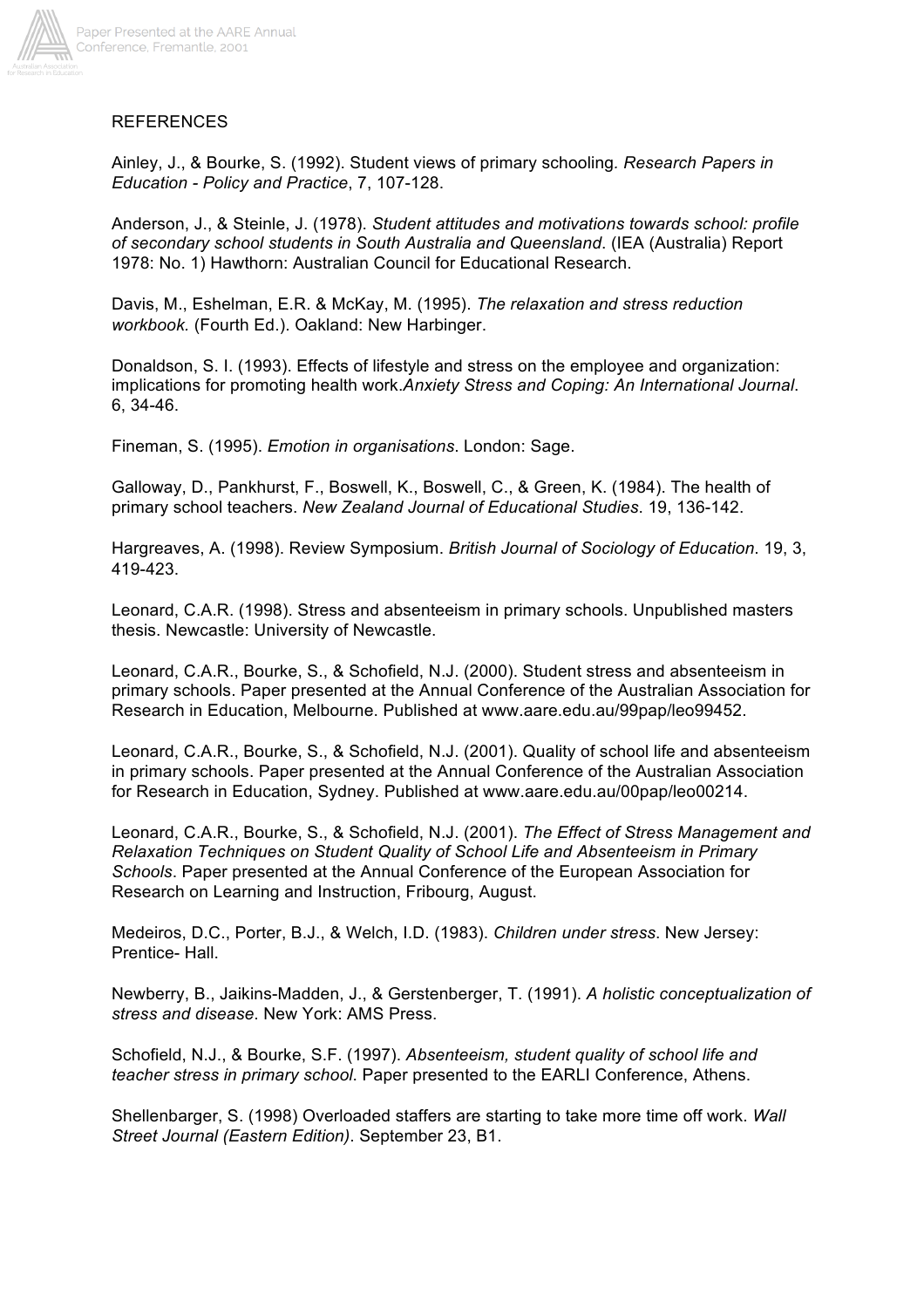

Smith, M., & Bourke, S. (1992). Teacher stress: examining a model based on context, workload and satisfaction. *Teaching and Teacher Education*. 8, 1, 31-46.

Troman, G. (2000). Teacher stress in the low-trust society. *British Journal of Sociology of Education*. 21, 3.

Woltring, L. & Ykema, F. (1999). The Dutch project working with boys: self defence and the prevention of (sexual) violence. A gender-specific program for boys education. Netherlands, National Advisory Board for Self Defence and the Prevention of Sexual Violence in Secondary Education.